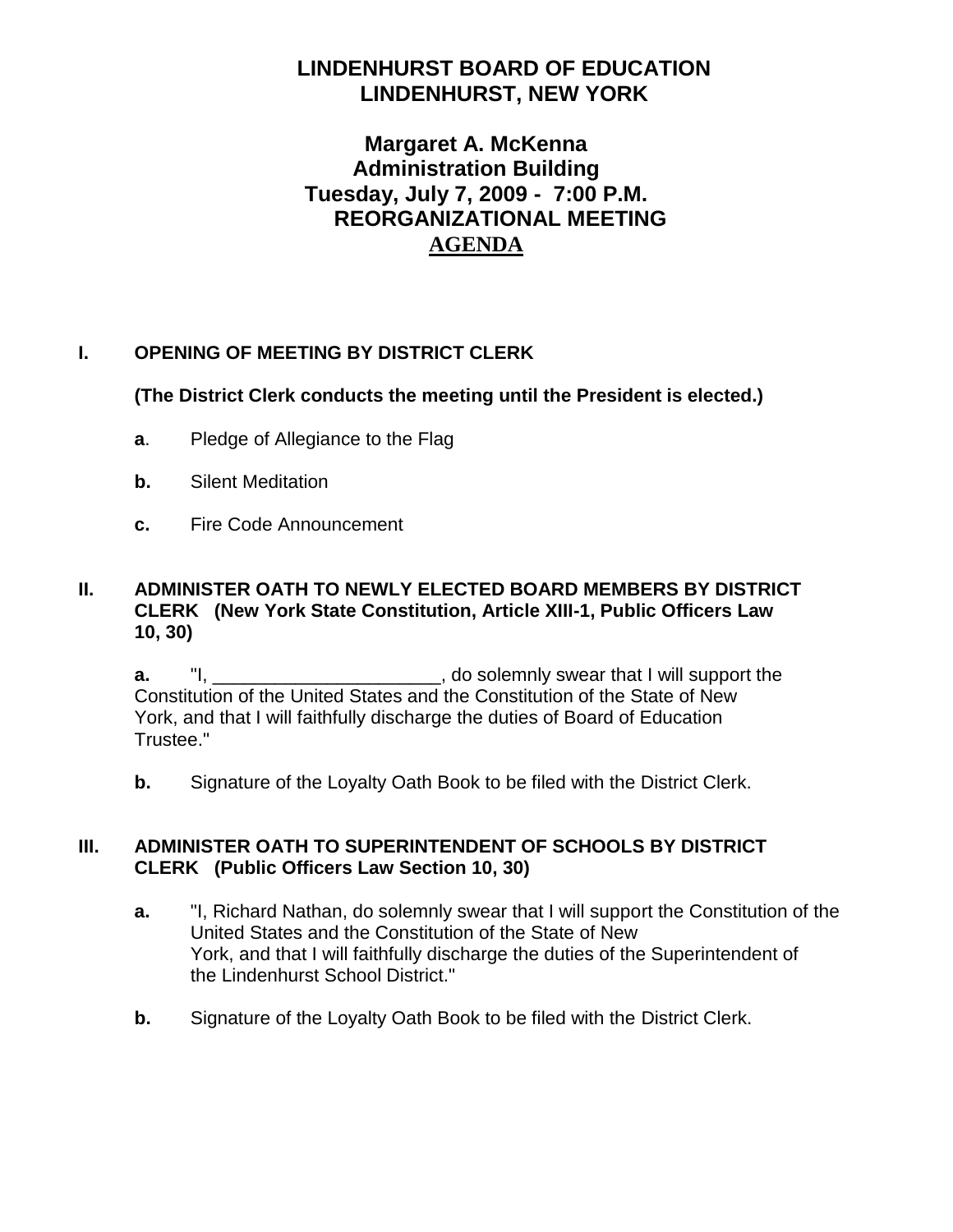# **IV. ELECTION OF OFFICERS**

(In the past, the Board has selected a new President and Vice-President by paper ballot after nominations. A roll call vote is also legal - Board's choice.) Paper Ballot: After the nominations for the officers, paper ballots are tallied by the Clerk. This is done until someone obtains a majority.

Note: It is not necessary to second a nomination for President and Vice-President. There must be a majority vote to close nominations.

### **a**. **ELECTION OF THE PRESIDENT OF THE BOARD** (Education Law 1701, 2504, 2563)

- 1. Nominations
- 2. Vote
- 3. Administer Oath to the President by the District Clerk: (New York State Constitution, Article XIII-1, Public Officers Law 10, 30)

"I, The solemnly swear that I will support the "I, Constitution of the United States and the Constitution of the State of New York, and that I will faithfully discharge the duties of the President of the Board of Education."

4. The President becomes the Chairman of the meeting.

# **b. ELECTION OF THE VICE-PRESIDENT OF THE BOARD** (Ed. Law 1701, 2504)

- 1. Nominations
- 2. Vote
- 3. Administer Oath to the Vice-President by the District Clerk: (New York State Constitution, Article XIII-1, Public Officers Law 10, 30)

"I,  $\frac{1}{2}$  are  $\frac{1}{2}$  , do solemnly swear that I will support the Constitution of the United States and the Constitution of the State of New York, and that I will faithfully discharge the duties of the Vice-President of the Board of Education."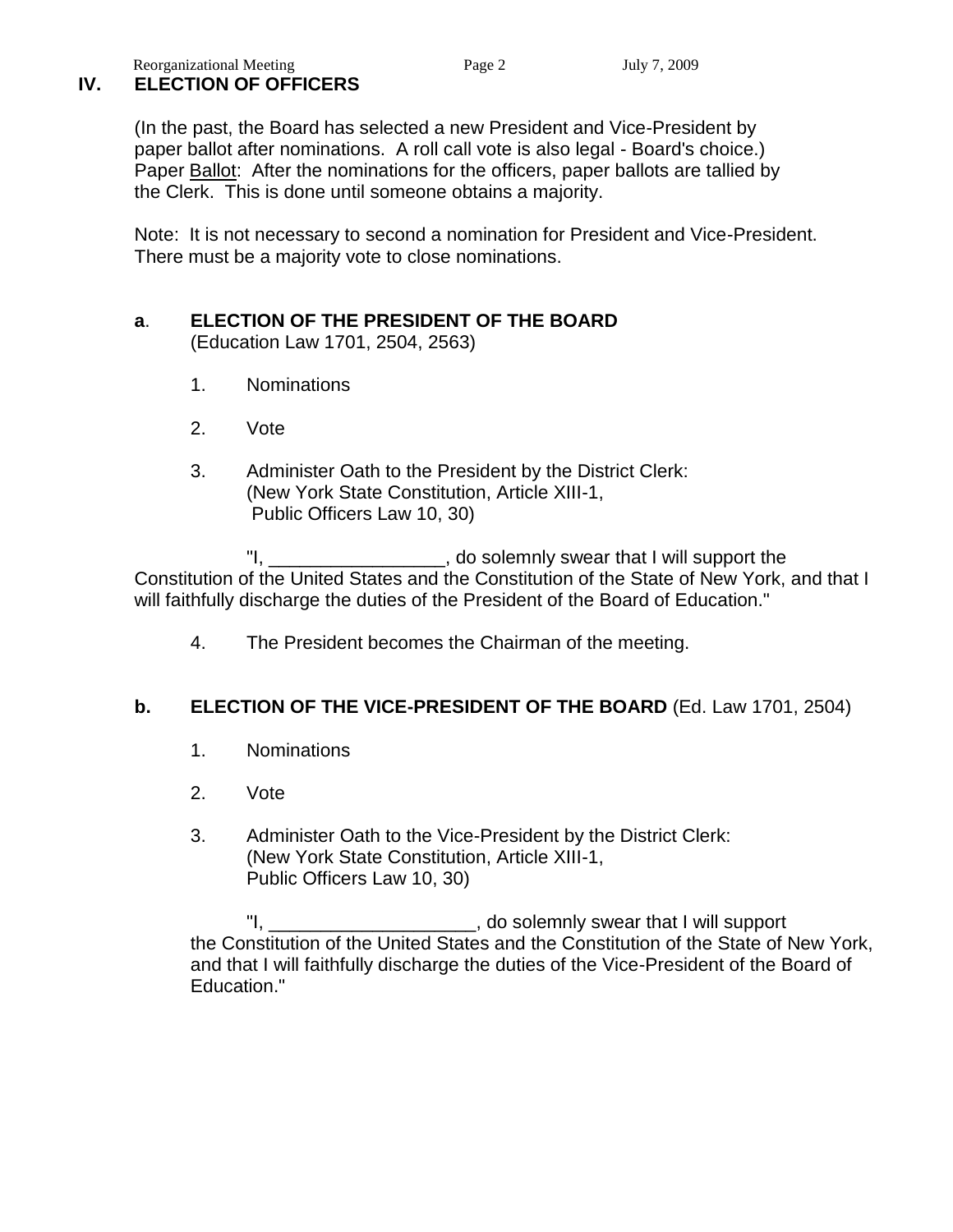#### **V. APPOINTMENT OF OFFICERS**

#### **a. DISTRICT TREASURER** (Ed. Law 2114, 2130, 2503; Comm's. Reg. 170.2)

Upon a motion made by \_\_\_\_\_\_\_\_\_\_\_\_\_, seconded by \_\_\_\_\_\_\_\_\_\_\_\_\_, the following resolution is offered:

**RESOLVED,** that Ms. Rosalia Seiter be and is hereby appointed District Treasurer to serve at the pleasure of the Board of Education during the 2009-2010 school year.

| Ayes        | <b>Motion Carried</b>  |
|-------------|------------------------|
|             |                        |
| <b>Nays</b> | <b>Motion Defeated</b> |

Administer Oath to the District Treasurer by the District Clerk: (New York State Constitution, Article XIII-1, Public Officers Law 10,30)

"I, \_\_\_\_\_\_\_\_\_\_\_\_\_\_\_\_, do solemnly swear that I will support the Constitution of the United States and the Constitution of the State of New York, and that I will faithfully discharge the duties of the District Treasurer of the Board of Education."

#### **b**. **DISTRICT CLERK** (Ed. Law 2114, 2130, 2503; Comm's. Reg. 170.2)

Upon a motion made by \_\_\_\_\_\_\_\_\_\_\_\_\_, seconded by \_\_\_\_\_\_\_\_\_\_\_\_\_, the following resolution is offered:

**RESOLVED,** that Mary Lou Gates be and is hereby appointed District Clerk to serve at the pleasure of the Board of Education during the 2009-2010 school year at an annual stipend of \$4,500.00 (The stipend for 2006-2009 was \$4,500.00.)

| Ayes | <b>Motion Carried</b>  |
|------|------------------------|
|      |                        |
| Nays | <b>Motion Defeated</b> |

Administer Oath to District Clerk by the Board President: (New York State Constitution, Article XIII-1, Public Officers Law 10, 30)

"I, \_\_\_\_\_\_\_\_\_\_\_\_\_\_\_, do solemnly swear that I will support the Constitution of the United States and the Constitution of the State of New York, and that I will faithfully discharge the duties of the District Clerk of the Board of Education."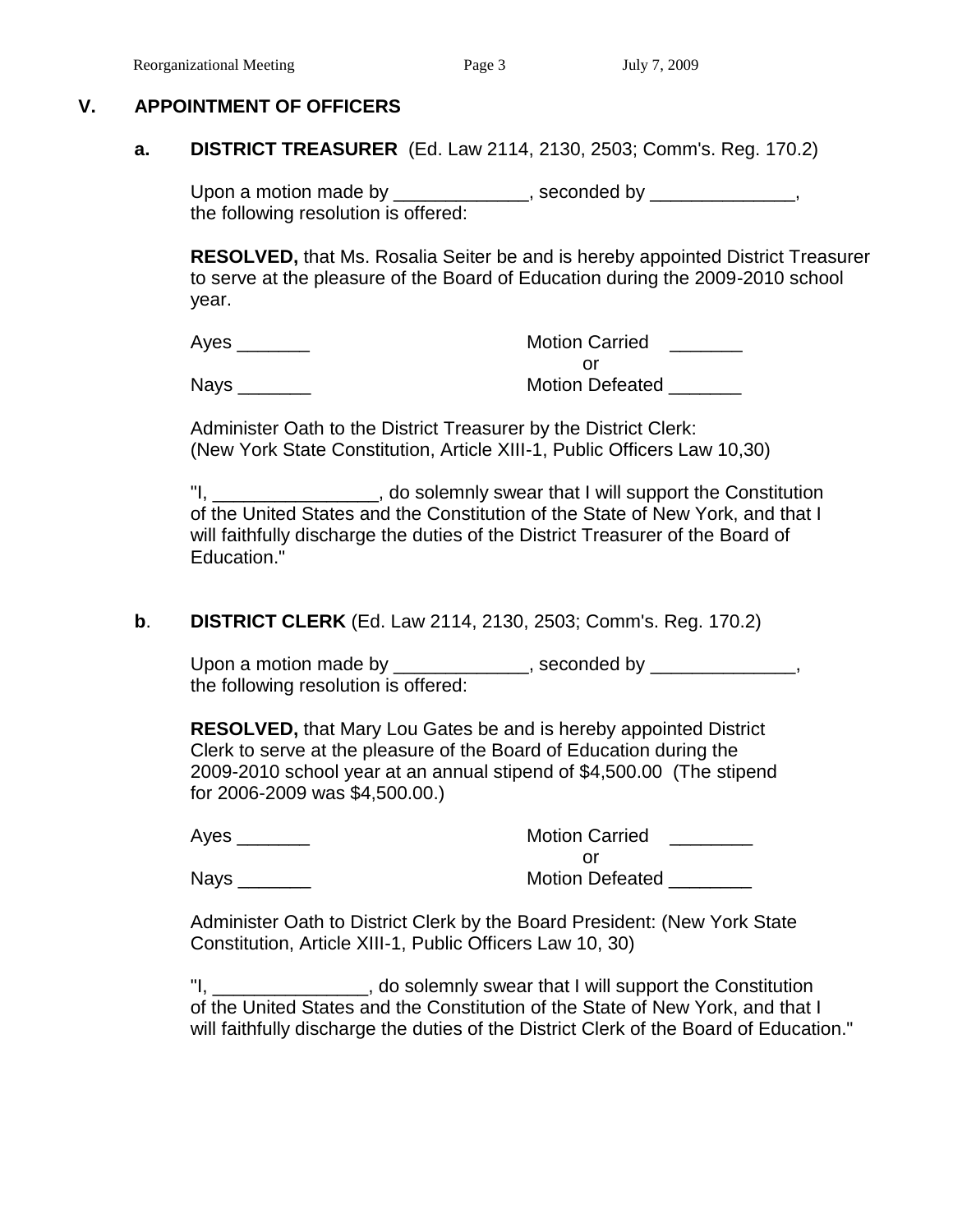#### Reorganizational Meeting Page 4 July 7, 2009 **VI. DESIGNATIONS**

# **a. OFFICIAL BANK DEPOSITORY - ALL FUNDS**

(Ed. Law 2129, 2130) (Comm's. Reg. 170.2)

Upon a motion made by \_\_\_\_\_\_\_\_\_\_\_\_, seconded by \_\_\_\_\_\_\_\_\_\_\_\_, the following resolution is offered:

**RESOLVED,** that the following Banks and/or Trust Companies be and are hereby designated as the official depositories for the funds shown during the school year 2009-2010:

1. JPMorgan Chase Bank, 395 N. Service Road, Melville, N.Y. 11747

General Fund Checking N.O.W. Premier Government Money Market Trust & Agency Checking N.O.W. School Lunch Checking N.O.W. Payroll Checking N.O.W. Starr Hacker Checking Starr Hacker Savings Susan M. Clyne Memorial Scholarship Scholarship Account Excel Bond Referendum Checking Excel Bond Referendum Money Market Special Aid Fund Checking Capital Fund Checking Capital Fund Money Market

2. Bank of America, 300 Broadhollow Road, Melville, N.Y. 11747

Special Aid Fund

3. State Bank of L. I., 699 Hillside Ave., New Hyde Park, N.Y. 11040

 Capital – Fund Checking Capital - Fund Money Market

4. TD Bank, 155 Pinelawn Road, Melville, New York 11747

General Fund Money Market

5. Capital One Bank, 275 Broadhollow Road, Melville, NY 11747

General Fund Money Market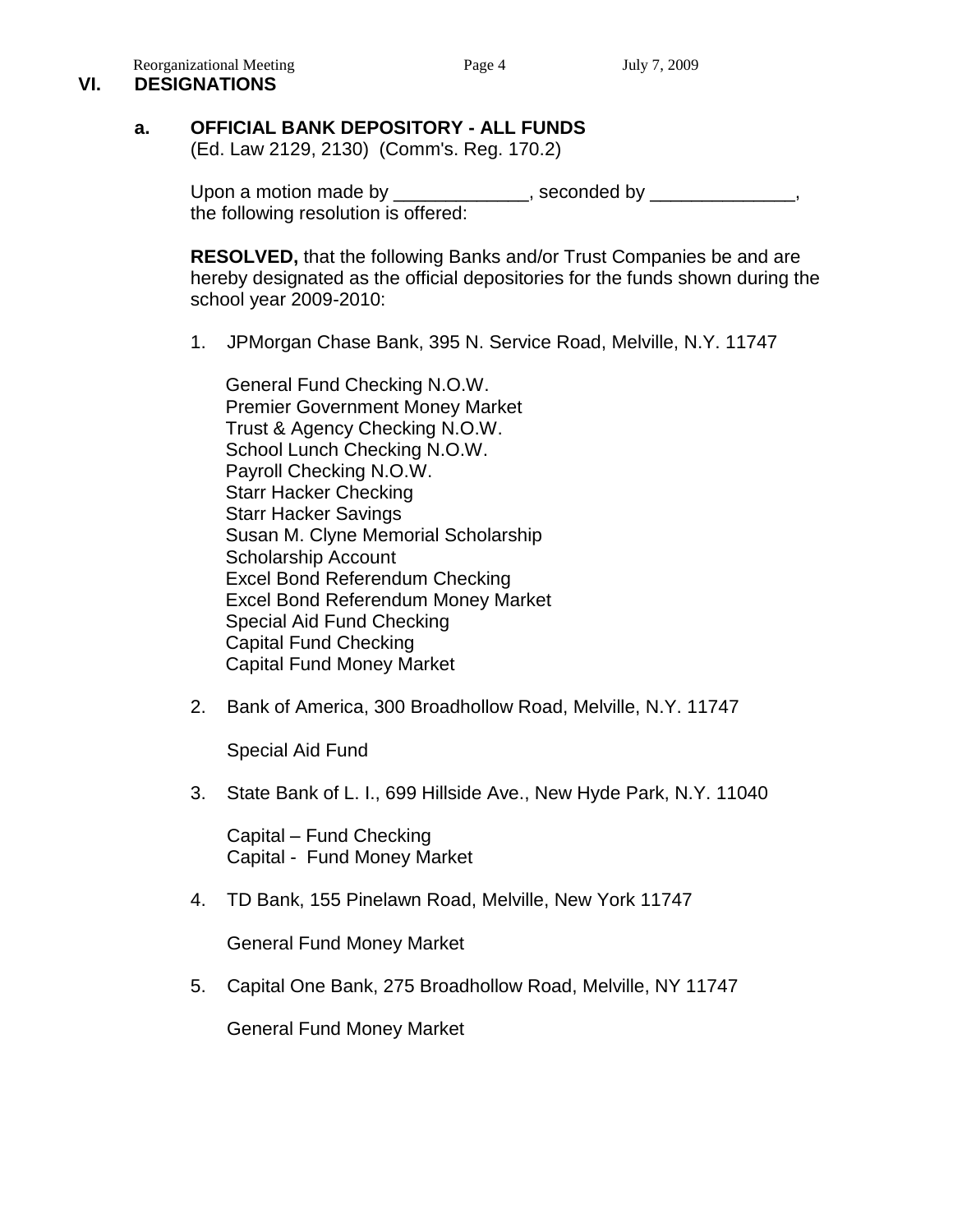#### 6**.** Investments

 JPMorgan Chase Bank, Commerce Bank, State Bank of Long Island, Captial One Bank, Bank of America (see above addresses)

Ayes\_\_\_\_\_\_\_\_\_\_ Motion Carried \_\_\_\_\_\_\_\_\_ or Nays\_\_\_\_\_\_\_\_\_\_ Motion Defeated \_\_\_\_\_\_\_\_\_

# **b. REGULAR MONTHLY MEETINGS** (Ed. Law 1708 [quarterly], 2504)

Upon a motion made by \_\_\_\_\_\_\_\_\_\_\_\_\_, seconded by \_\_\_\_\_\_\_\_\_\_\_\_\_, the following resolution is offered:

**RESOLVED,** that whenever possible, the Regular Business Meetings of the Lindenhurst Board of Education will be held on the first Wednesday of the Month at 7:00 p.m. in the All-Purpose Room of the Margaret A. McKenna Administration Building; Board of Education Workshops when necessary will be held on the second Wednesday of the month at 7:00 p.m. in the Board Room of the Margaret A McKenna Administration Building; and the Community Forums will be held on the third Wednesday of the month, when scheduled, and will be held in the various school buildings of the district in accordance with the enclosed schedule for the 2009-2010 school year.

| Note: See Enclosure #1 |  |
|------------------------|--|
|------------------------|--|

Ayes\_\_\_\_\_\_\_\_\_\_ Motion Carried \_\_\_\_\_\_\_\_\_\_\_ or Nays\_\_\_\_\_\_\_\_\_\_ Motion Defeated\_\_\_\_\_\_\_\_\_\_

#### **c. OFFICIAL NEWSPAPERS** (Ed. Law 2005) (Gen. Mun. Law 103)

Upon a motion made by \_\_\_\_\_\_\_\_\_\_\_\_, seconded by \_\_\_\_\_\_\_\_\_\_\_\_, the following resolution is offered:

**RESOLVED,** that Newsday be designated as the primary school district newspaper and the Neighborhood Newspaper, be designated a secondary newspaper for the 2009-2010 school year.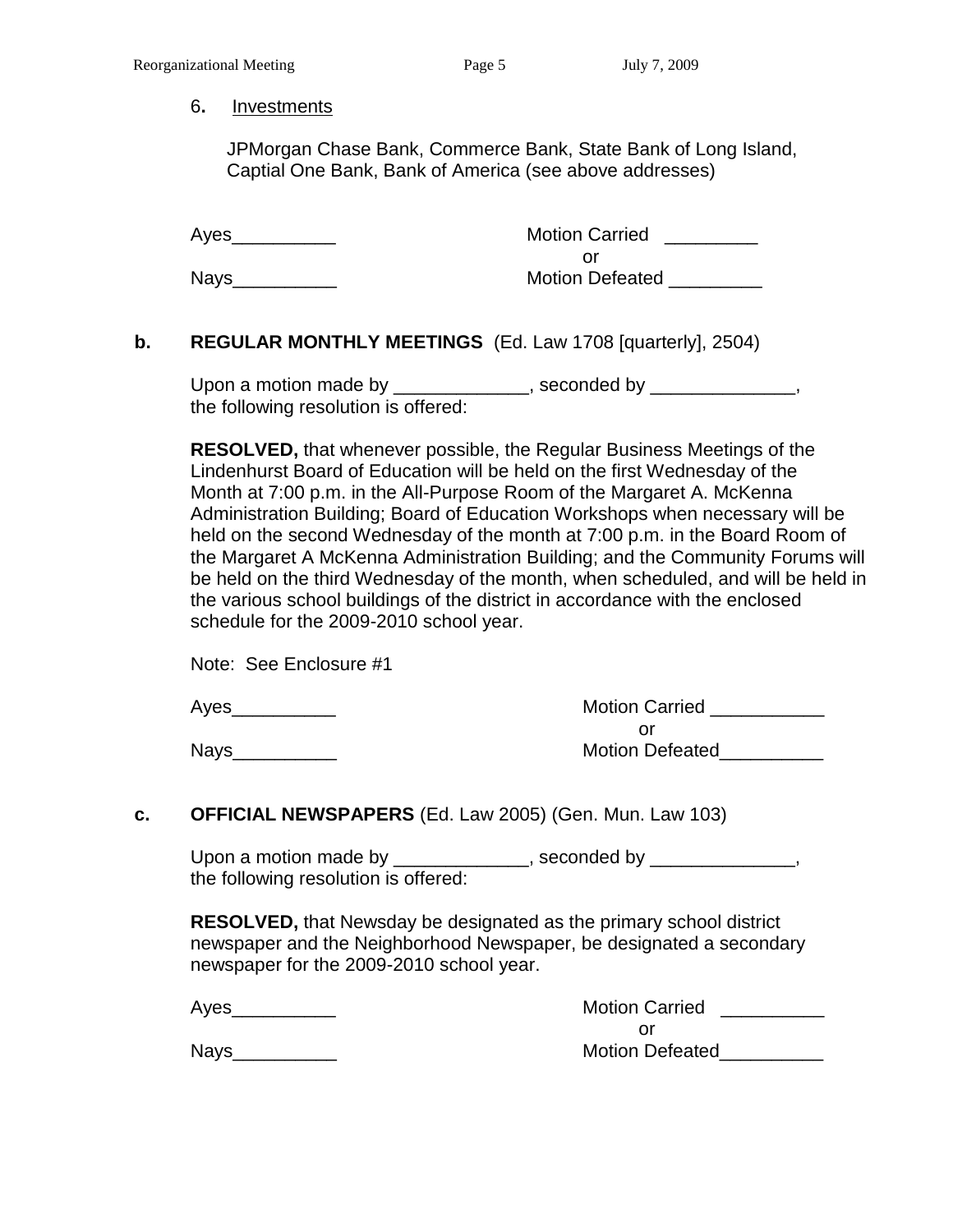#### **VII. OTHER APPOINTMENTS**

#### **a. SCHOOL ATTORNEY** (Policy No. 2311)

Upon a motion made by \_\_\_\_\_\_\_\_\_\_\_\_, seconded by \_\_\_\_\_\_\_\_\_\_\_\_, the following resolution is offered:

**RESOLVED,** that the firm of Lamb & Barnosky, LLP, be appointed to serve as School Attorney for the 2009-2010 school year, at an annual fee of \$ 45,000.00 The hourly rate will be capped at \$ 225.00 for partners and associates. (See attached; fee for 2008-2009 was \$42,500; hourly rate for partners \$220.00)

| Ayes | <b>Motion Carried</b>  |
|------|------------------------|
|      |                        |
| Nays | <b>Motion Defeated</b> |

#### **b. BOND COUNSEL**

Upon a motion made by \_\_\_\_\_\_\_\_\_\_\_\_, seconded by \_\_\_\_\_\_\_\_\_\_\_\_, the following resolution is offered:

**RESOLVED,** that the firm of Hawkins, Delafield & Wood be appointed to serve as Bond Counsel for the 2009-2010 school year for Tax Anticipatory Notes and Bond Anticipatory Notes at an annual fee as listed in the attached engagement letter.

| Ayes        | <b>Motion Carried</b>  |
|-------------|------------------------|
|             |                        |
| <b>Nays</b> | <b>Motion Defeated</b> |

#### **c. SCHOOL BOARD SECRETARY** (School District Policy 2310)

Upon a motion made by \_\_\_\_\_\_\_\_\_\_\_\_\_, seconded by \_\_\_\_\_\_\_\_\_\_\_\_\_, the following resolution is offered:

**RESOLVED,** that Mary Lou Gates, be appointed School Board Secretary to serve at the pleasure of the Board of Education during the 2009-2010 school year at a stipend of \$200.00 per meeting. (Stipend for 2003- 2009 was \$200.00 per meeting.)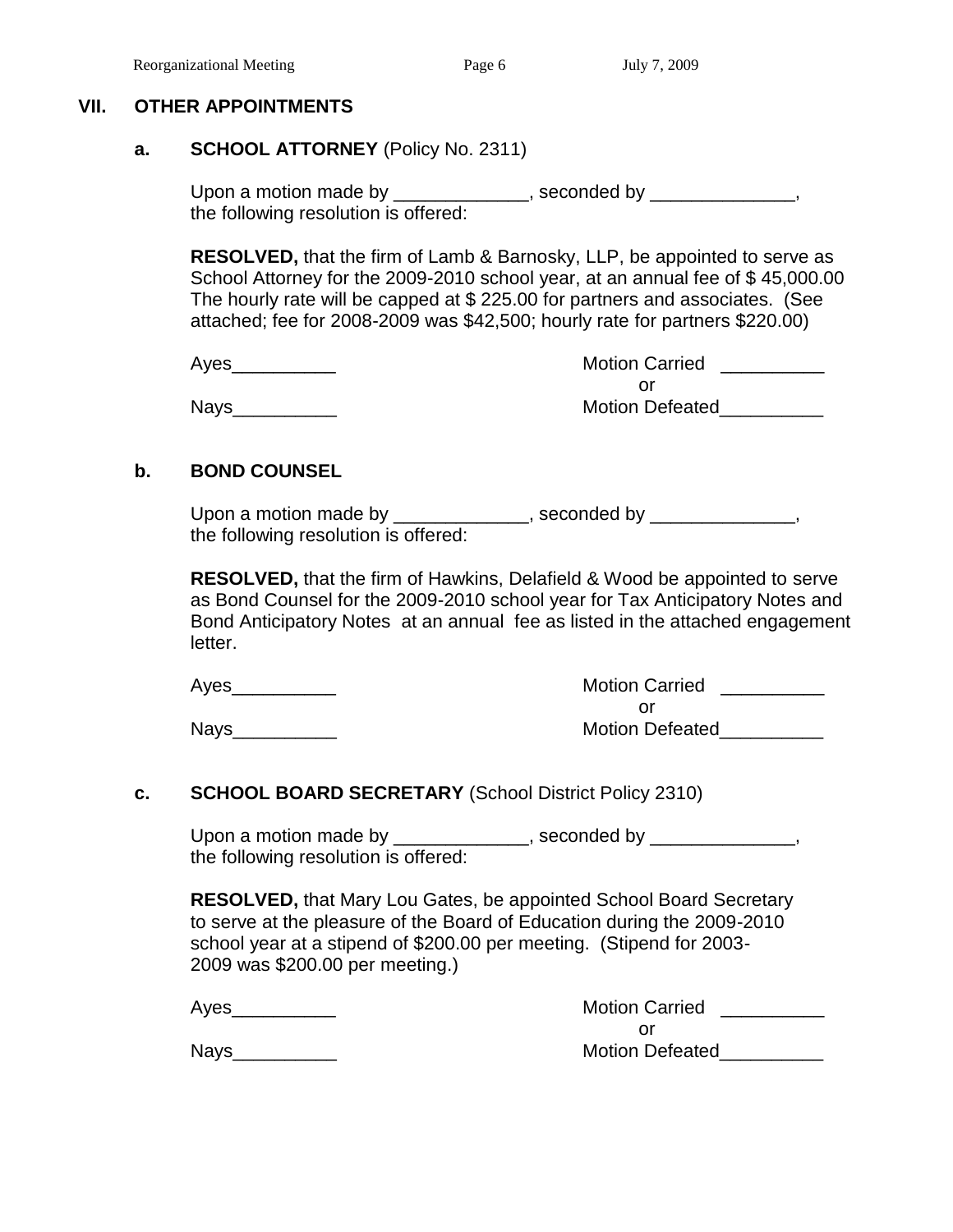#### **d. SCHOOL PHYSICIANS** (Ed. Law 902, 1709-21;Comm's. Reg. 136.2)

Upon a motion made by \_\_\_\_\_\_\_\_\_\_\_\_, seconded by \_\_\_\_\_\_\_\_ the enclosed Schedule D, No. 1 (2009-2010) is offered: (Ed. Law 902)

Note: See enclosed Schedule D, No. 1, (2009-2010)

Ayes\_\_\_\_\_\_\_\_\_\_ Motion Carried \_\_\_\_\_\_\_\_\_\_ or Nays\_\_\_\_\_\_\_\_\_\_ Motion Defeated\_\_\_\_\_\_\_\_\_\_

#### **e. SCHOOL DENTIST** (Ed. Law 902)

Upon a motion made by \_\_\_\_\_\_\_\_\_\_\_\_, seconded by \_\_\_\_\_\_\_\_\_\_\_\_, the following resolution is offered:

**RESOLVED,** that Dr. Leonard Berkowitz, 764 N. Wellwood Avenue, Lindenhurst, New York 11757, be and is hereby appointed School Dentist of the Lindenhurst School District to serve at the pleasure of the Board of Education during the school year 2009-2010.

| Ayes        | <b>Motion Carried</b>  |
|-------------|------------------------|
|             |                        |
| <b>Nays</b> | <b>Motion Defeated</b> |

# **f. IMPARTIAL HEARING OFFICERS** (Comm's. Reg. Part 200.5 (c) (1) )

Upon a motion made by \_\_\_\_\_\_\_\_\_\_\_\_\_, seconded by \_\_\_\_\_\_\_\_\_\_\_\_\_, the following resolution is offered:

**RESOLVED,** that the Board of Education approve all persons who appear in the New York State Education Department list of Impartial Hearing Officers for the 2009-2010 school year (See attached Schedule D, No. 2.)

| Aves<br>. . |  |
|-------------|--|
|-------------|--|

Motion Carried \_\_\_\_\_\_\_\_\_ or Nays\_\_\_\_\_\_\_\_\_\_ Motion Defeated\_\_\_\_\_\_\_\_\_\_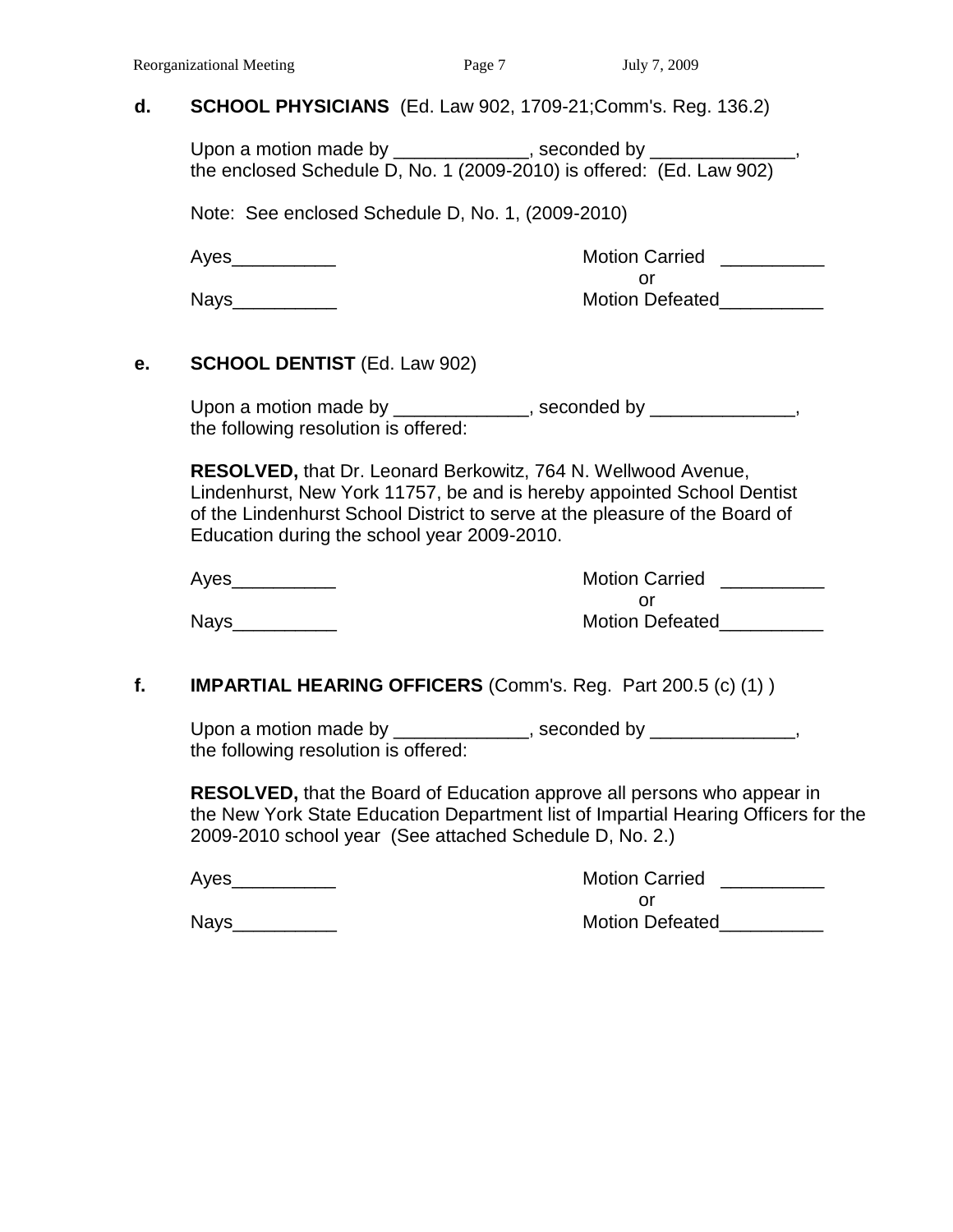#### **g. SURROGATE PARENTS FOR 2009-2010 SCHOOL YEAR** (Comm's. Reg. 200.5 (e) (1)

Upon a motion made by \_\_\_\_\_\_\_\_\_\_\_\_, seconded by \_\_\_\_\_\_\_\_\_\_\_\_, the following resolution is offered:

**RESOLVED** that the Board of Education appoint Elaine Caridi and Colleen Mott as surrogate parents for handicapped children, whenever required, for the 2009-2010 school year (See attached Schedule D, #3.)

Note: This is in compliance with Commissioner's Regulations. A surrogate parent means a person appointed to act in place of parents or guardians when a child's parents or guardians are not known, are unavailable, or the child is a ward of the State.

Note: See enclosed Schedule D, No. 3.

| Ayes | <b>Motion Carried</b>  |
|------|------------------------|
|      |                        |
| Nays | <b>Motion Defeated</b> |

### **h. COMMITTEE ON SPECIAL EDUCATION (**Comm's. Reg. subchapter P, Part 200)

Upon a motion made by \_\_\_\_\_\_\_\_\_\_\_\_, seconded by \_\_\_\_\_\_\_\_\_\_\_\_, the following resolution is offered:

**RESOLVED,** that in accordance with Commissioner's Regulations, Part 200, each Board of Education shall appoint a Committee on Special Education and a Secondary Sub-Committee in accordance with the provisions of Education Law, Section 4402. The people and positions listed on the enclosed

Schedule D, No. 4 are recommended for Board of Education approval for the 2009-2010 school year.

Note: See enclosed Schedule D, No. 4

| Ayes        | <b>Motion Carried</b>  |
|-------------|------------------------|
|             |                        |
| <b>Nays</b> | <b>Motion Defeated</b> |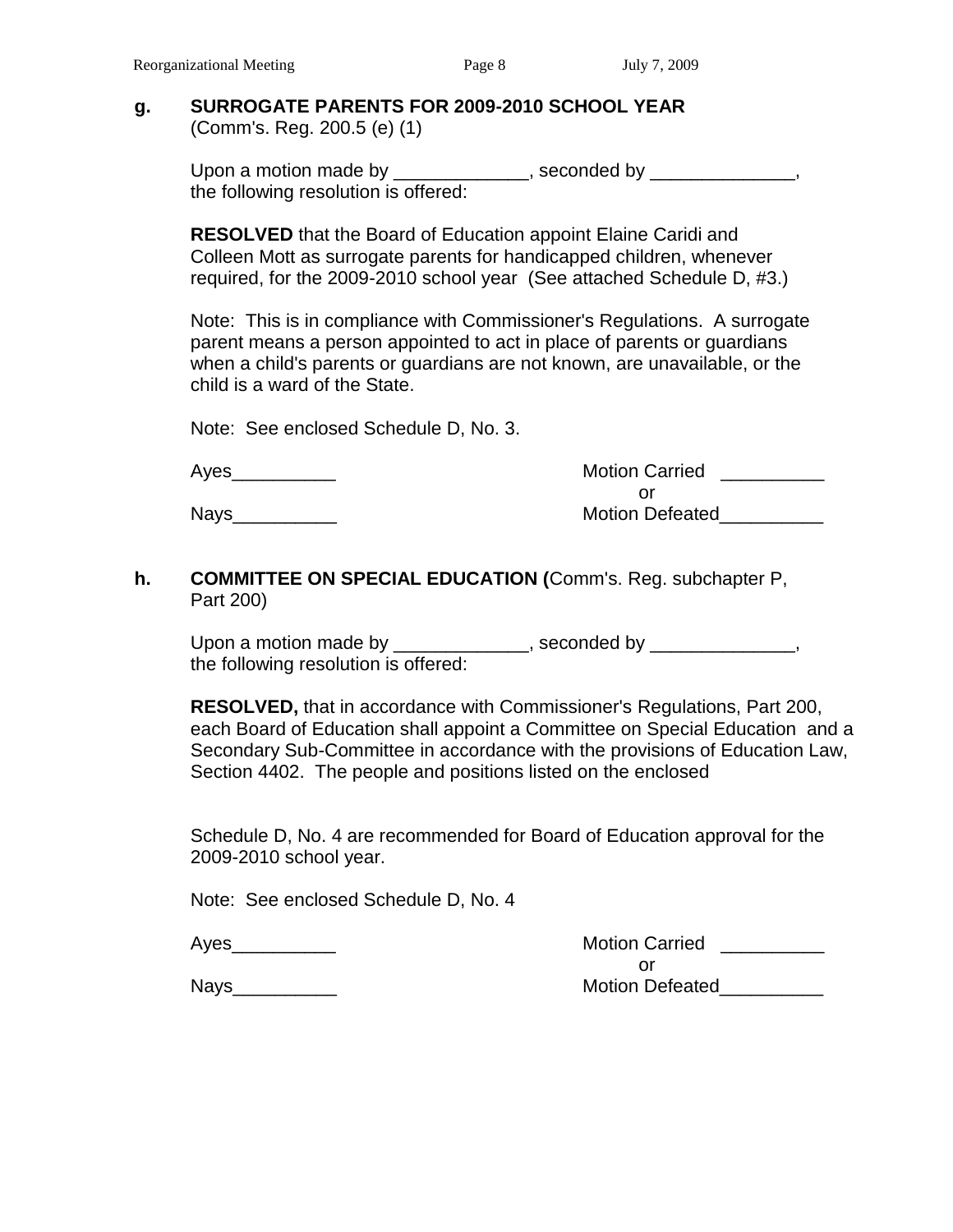#### **i. COMMITTEE ON PRESCHOOL SPECIAL EDUCATION (CPSE)** (Comm's. Reg. Part 200)

Upon a motion made by \_\_\_\_\_\_\_\_\_\_\_\_, seconded by \_\_\_\_\_\_\_\_\_\_\_\_, the following resolution is offered:

**RESOLVED,** that in accordance with Chapter 243 of the Laws of 1989 (Section 4410 of the Education Laws) and Part 200 of the Regulations of the Commissioner, the following people and positions listed on the enclosed Schedule D, No. 5 are recommended for Board of Education approval for the 2009-2010 school year.

Note: See enclosed Schedule D, No. 5

Ayes\_\_\_\_\_\_\_\_\_\_ Motion Carried \_\_\_\_\_\_\_\_\_\_ or Nays\_\_\_\_\_\_\_\_\_\_ Motion Defeated\_\_\_\_\_\_\_\_\_\_

# **j. SECTION 504 COMPLIANCE OFFICER**

(Education Law)

| Upon a motion made by                | , seconded by |
|--------------------------------------|---------------|
| The following resolution is offered: |               |

**RESOLVED** in accordance with provisions of the Education Law of New York State, the Superintendent of Schools has recommended the appointment of the following named person as Section 504 Compliance Officer for the school year 2009-2010:

Assistant to the Superintendent for Special Education & Pupil Personnel Services

Note: See enclosed Schedule D, No. 6

Ayes extending the set of the Motion Carried Ayes and the Motion Carried Ayes and the Motion Carried Ayes and  $\sim$ or Nays extending the contract of the Motion Defeated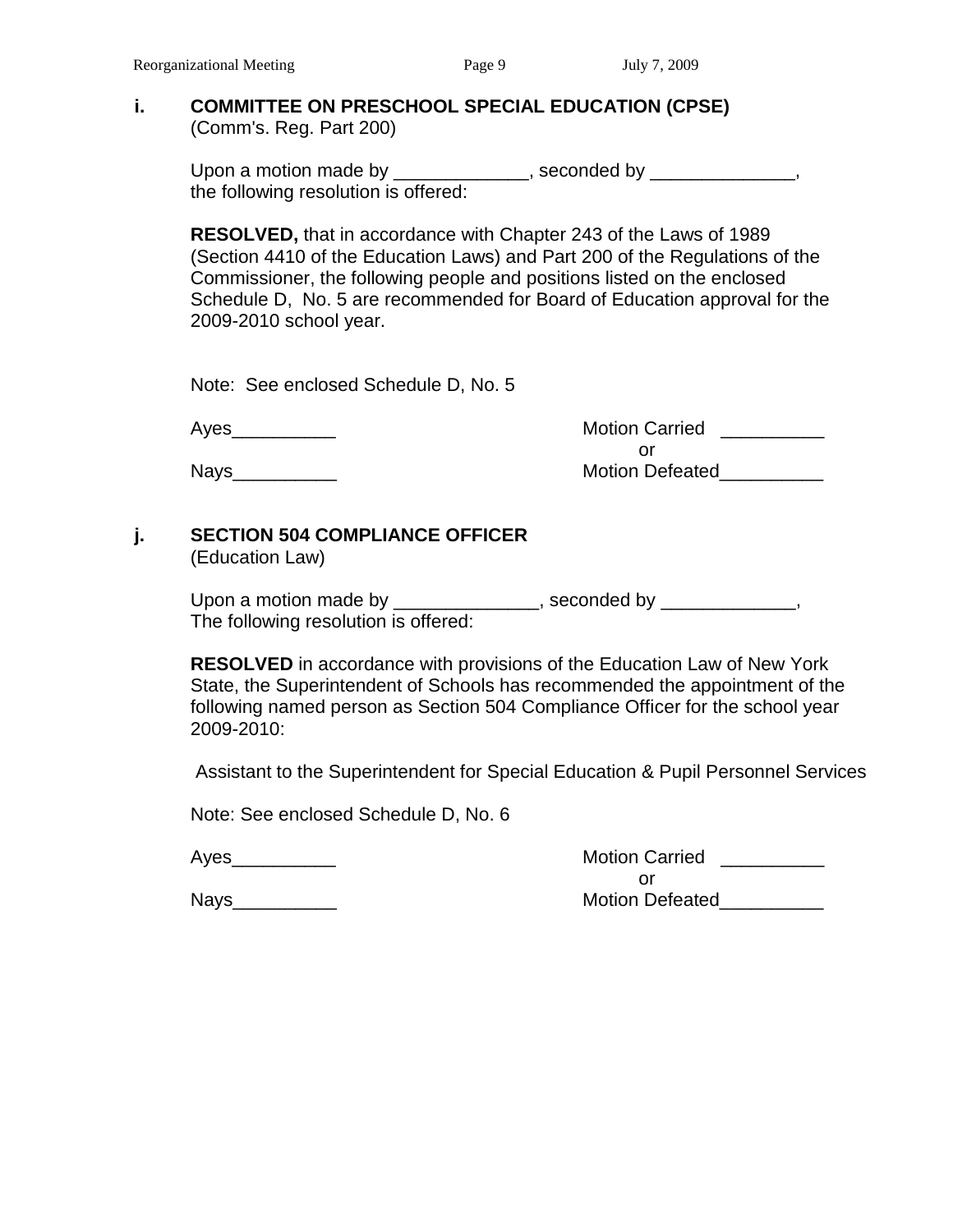### **k. TITLE IX COMPLIANCE OFFICER**

(Education Law)

Upon a motion made by \_\_\_\_\_\_\_\_\_\_\_\_\_\_, seconded by \_\_\_\_\_\_\_\_\_\_\_\_, The following resolution is offered:

**RESOLVED** in accordance with provisions of the Education Law of New York State, the Superintendent of Schools has recommended the appointment of the following named person as Title IX Compliance Officer for the school year 2009- 2010:

Cheryl A. Clifton, Coordinator Health/Physical Education

Note: See enclosed Schedule D, No. 7

Ayes\_\_\_\_\_\_\_\_\_\_ Motion Carried \_\_\_\_\_\_\_\_\_\_ or Nays\_\_\_\_\_\_\_\_\_\_ Motion Defeated\_\_\_\_\_\_\_\_\_\_

# **l. TREASURER - EXTRA CURRICULAR ACTIVITY ACCOUNT**

(Ed. Law 2503; Comm's. Reg. 172.5 Board Policy 6610)

Upon a motion made by \_\_\_\_\_\_\_\_\_\_\_\_\_, seconded by \_\_\_\_\_\_\_\_\_\_\_\_\_, the following resolution is offered:

**RESOLVED,** that the following indicated persons be appointed Treasurer for Extra-Curricular Activity Funds to serve at the pleasure of the Board of Education during the school year 2009-2010.

| Principal | Senior High School           |
|-----------|------------------------------|
| Principal | Middle School                |
| Principal | <b>Albany Avenue School</b>  |
| Principal | Alleghany Avenue School      |
| Principal | E.W. Bower School            |
| Principal | <b>Daniel Street School</b>  |
| Principal | <b>Harding Avenue School</b> |
| Principal | <b>West Gates School</b>     |
| Principal | <b>William Rall School</b>   |
| Ayes      | <b>Motion Carried</b>        |
|           | or                           |
| Nays      | <b>Motion Defeated</b>       |
|           |                              |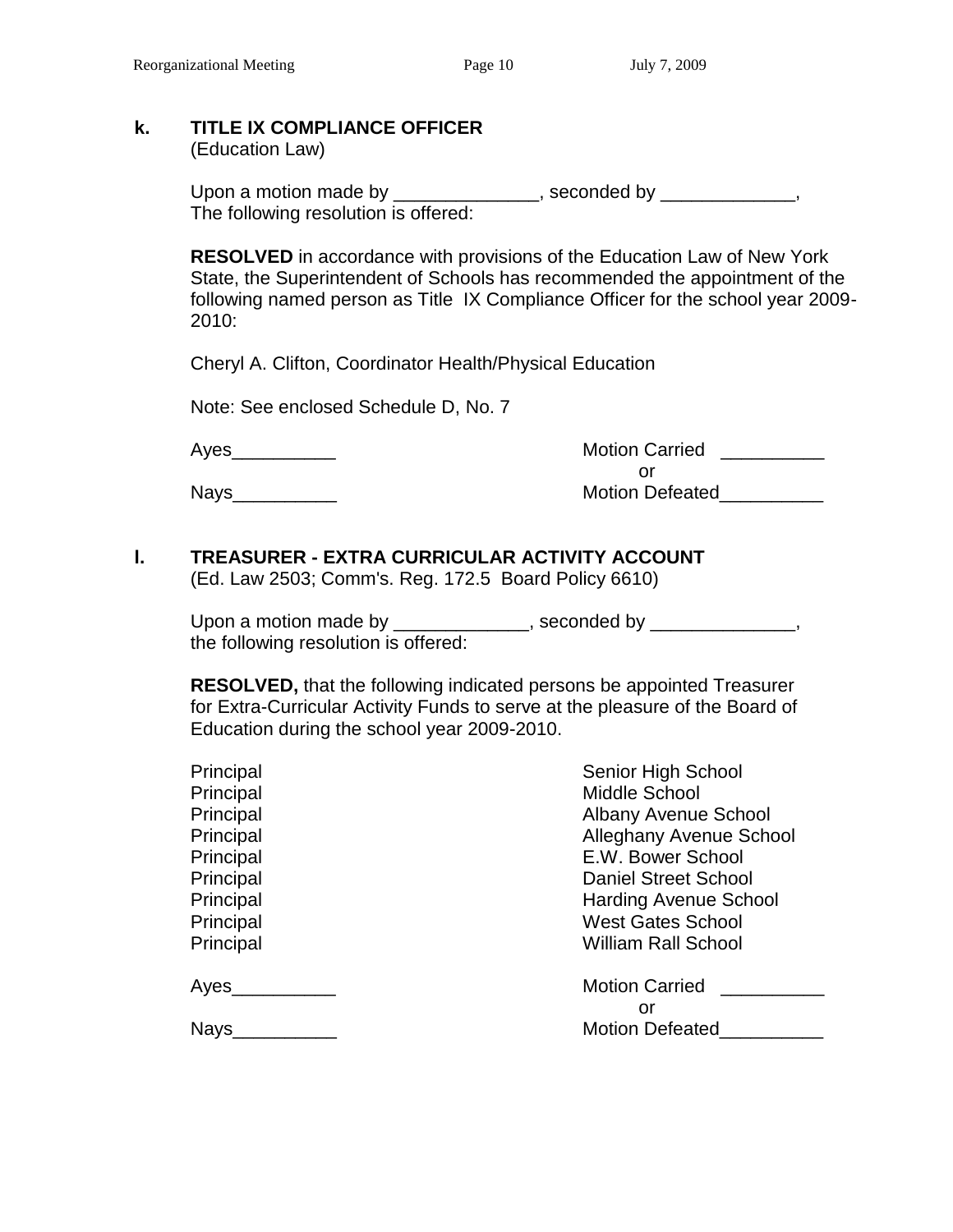# **m. ATTENDANCE OFFICER** (Ed. Law 3213)

Upon a motion made by \_\_\_\_\_\_\_\_\_\_\_\_\_, seconded by \_\_\_\_\_\_\_\_\_\_\_\_\_, the following resolution is offered:

**RESOLVED,** that the Assistant to the Superintendent for Special Education and Pupil Personnel Services, be and is hereby appointed Attendance Officer of the Lindenhurst School District to serve at the pleasure of the Board of Education during the school year 2009-2010.

| Ayes        | <b>Motion Carried</b>  |
|-------------|------------------------|
|             |                        |
| <b>Nays</b> | <b>Motion Defeated</b> |

# **n. RECORDS ACCESS OFFICER** (Public Officers Law 87 (b) (ii);

Upon a motion made by \_\_\_\_\_\_\_\_\_\_\_\_\_, seconded by \_\_\_\_\_\_\_\_\_\_\_\_\_, the following resolution is offered:

**RESOLVED,** that the District Clerk, Mary Lou Gates, be appointed District Records Access Officer to serve at the pleasure of the Board of Education during the school year 2009-2010.

Motion Carried **Motion Carried** or Nays extending the state of the Motion Defeated

#### **o. RECORDS MANAGEMENT OFFICER** (Comm's. Reg. 185.2 (a) (1)

Upon a motion made by \_\_\_\_\_\_\_\_\_\_\_\_, seconded by \_\_\_\_\_\_\_\_\_\_\_, the following resolution is offered:

**RESOLVED,** that Jacqueline A. Scrio, Assistant Superintendent for Business, be appointed District Records Management Officer to serve at the pleasure of the Board of Education during the school year 2009-2010.

Ayes\_\_\_\_\_\_\_\_\_\_\_

| <b>Motion Carried</b>  |  |
|------------------------|--|
| Ωr                     |  |
| <b>Motion Defeated</b> |  |

Nays\_\_\_\_\_\_\_\_\_\_\_\_\_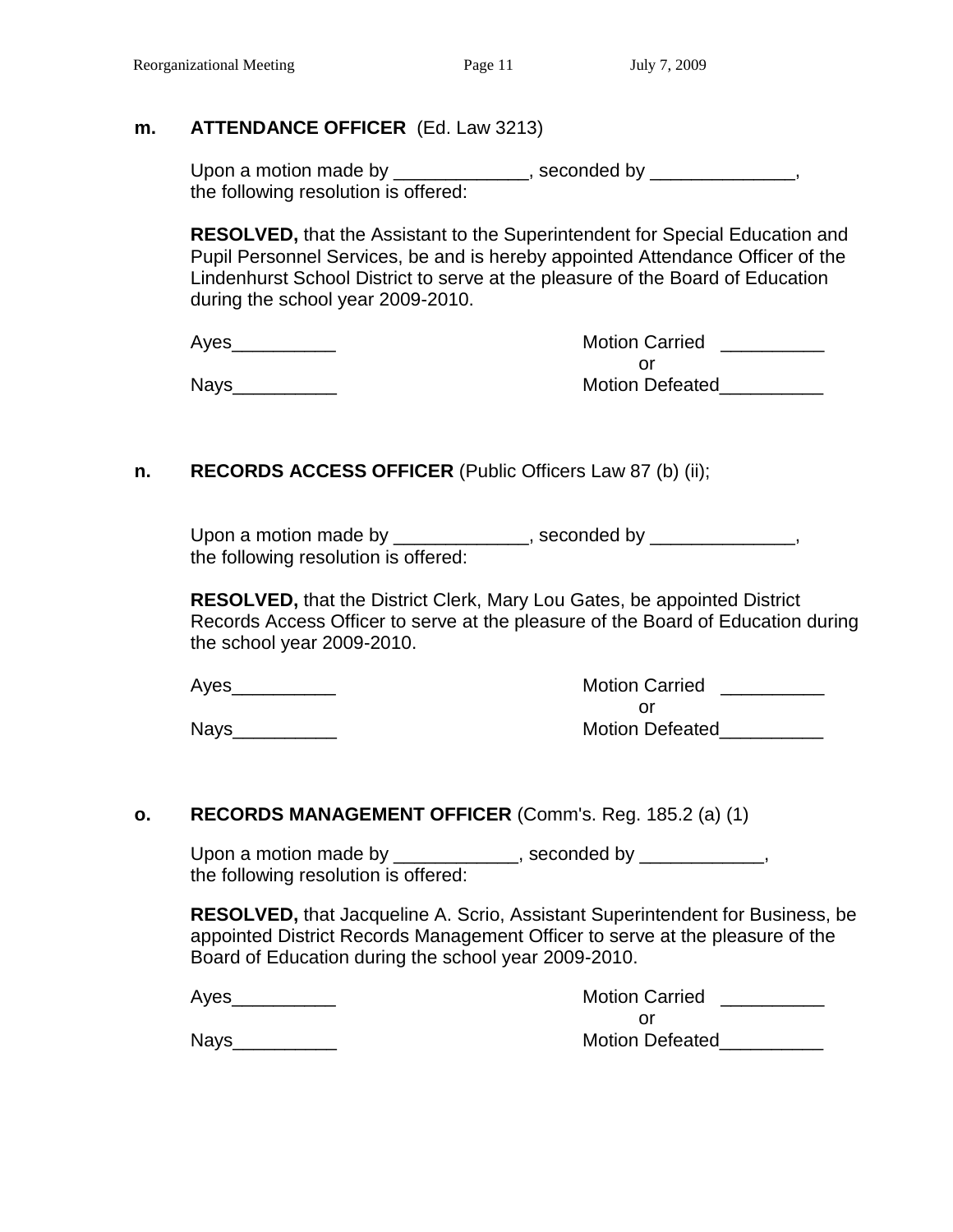# **p. E-RATE CONSULTANT SERVICE**

Upon a motion made by \_\_\_\_\_\_\_\_\_\_\_\_, seconded by \_\_\_\_\_\_\_\_\_\_\_, the following resolution is offered:

**RESOLVED,** that Integra Consulting and Computer Services, Inc. serve as the District Annual E-Rate Consultant for the 2009-2010 school year at a flat rate of \$7500.00.

(see attached)

Ayes\_\_\_\_\_\_\_\_\_\_ Motion Carried \_\_\_\_\_\_\_\_\_\_ or Nays extending the contract of the Motion Defeated

# **q. RECORDS APPEALS OFFICER**

Upon a motion made by \_\_\_\_\_\_\_\_\_\_\_\_, seconded by \_\_\_\_\_\_\_\_\_\_\_\_, the following resolution is offered:

**RESOLVED,** that Richard Nathan, Superintendent of Schools, be appointed District Records Appeals Officer to serve at the pleasure of the Board of Education during the school year 2009-2010.

Ayes\_\_\_\_\_\_\_\_\_\_ Motion Carried \_\_\_\_\_\_\_\_\_\_ or Nays\_\_\_\_\_\_\_\_\_\_ Motion Defeated\_\_\_\_\_\_\_\_\_\_

# **r. STUDENT RESIDENCY OFFICER**

Upon a motion made by \_\_\_\_\_\_\_\_\_\_\_\_, seconded by \_\_\_\_\_\_\_\_\_\_\_\_, the following resolution is offered:

**RESOLVED,** that Joseph DeLutri, Assistant Business Administrator, be appointed Student Residency Officer for the purpose of rendering student residency determinations, to serve at the pleasure of the Board of Education during the school year 2009-2010.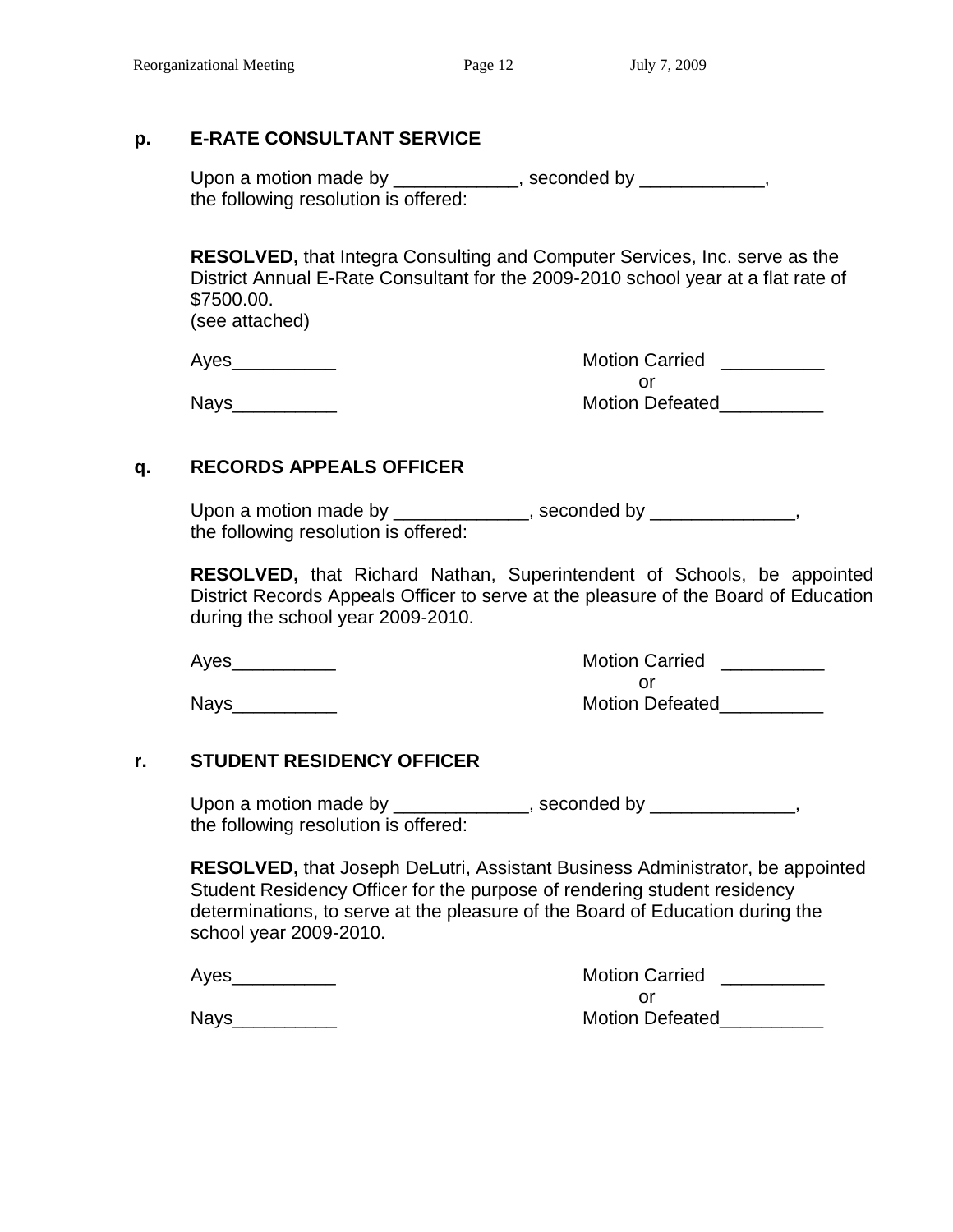#### **s. FINANCIAL ADVISOR**

Upon a motion made by \_\_\_\_\_\_\_\_\_\_\_\_\_, seconded by \_\_\_\_\_\_\_\_\_\_\_\_, the following resolution is offered:

**RESOLVED,** that the Capital Markets Advisors, LLC be appointed to serve as Financial Advisor for the 2009-2010 school year, at an annual fee not to exceed \$17,500.

Note: see attached

Ayes\_\_\_\_\_\_\_\_\_\_ Motion Carried \_\_\_\_\_\_\_\_\_\_ or Nays\_\_\_\_\_\_\_\_\_\_ Motion Defeated\_\_\_\_\_\_\_\_\_\_

#### **t. CLAIMS AUDITOR** (Board Policy 6650)

Upon a motion made by \_\_\_\_\_\_\_\_\_\_\_\_\_, seconded by \_\_\_\_\_\_\_\_\_\_\_\_\_, the following resolution is offered:

**RESOLVED,** that Emjay Consulting, LLC be appointed to serve as Claims Auditor for the 2009-2010 school year, at an annual fee of \$18,900.00.

Note: see attached

Ayes\_\_\_\_\_\_\_\_\_\_ Motion Carried \_\_\_\_\_\_\_\_\_\_ or Nays extending the contract of the Motion Defeated

#### **u. EXTERNAL AUDITOR**

Upon a motion made by \_\_\_\_\_\_\_\_\_\_\_\_\_, seconded by \_\_\_\_\_\_\_\_\_\_\_\_\_, the following resolution is offered:

**RESOLVED,** that Nawrocki Smith, be appointed to serve as External Auditor for the 2009-2010 school year, at an annual fee of \$42,500.

Note: see attached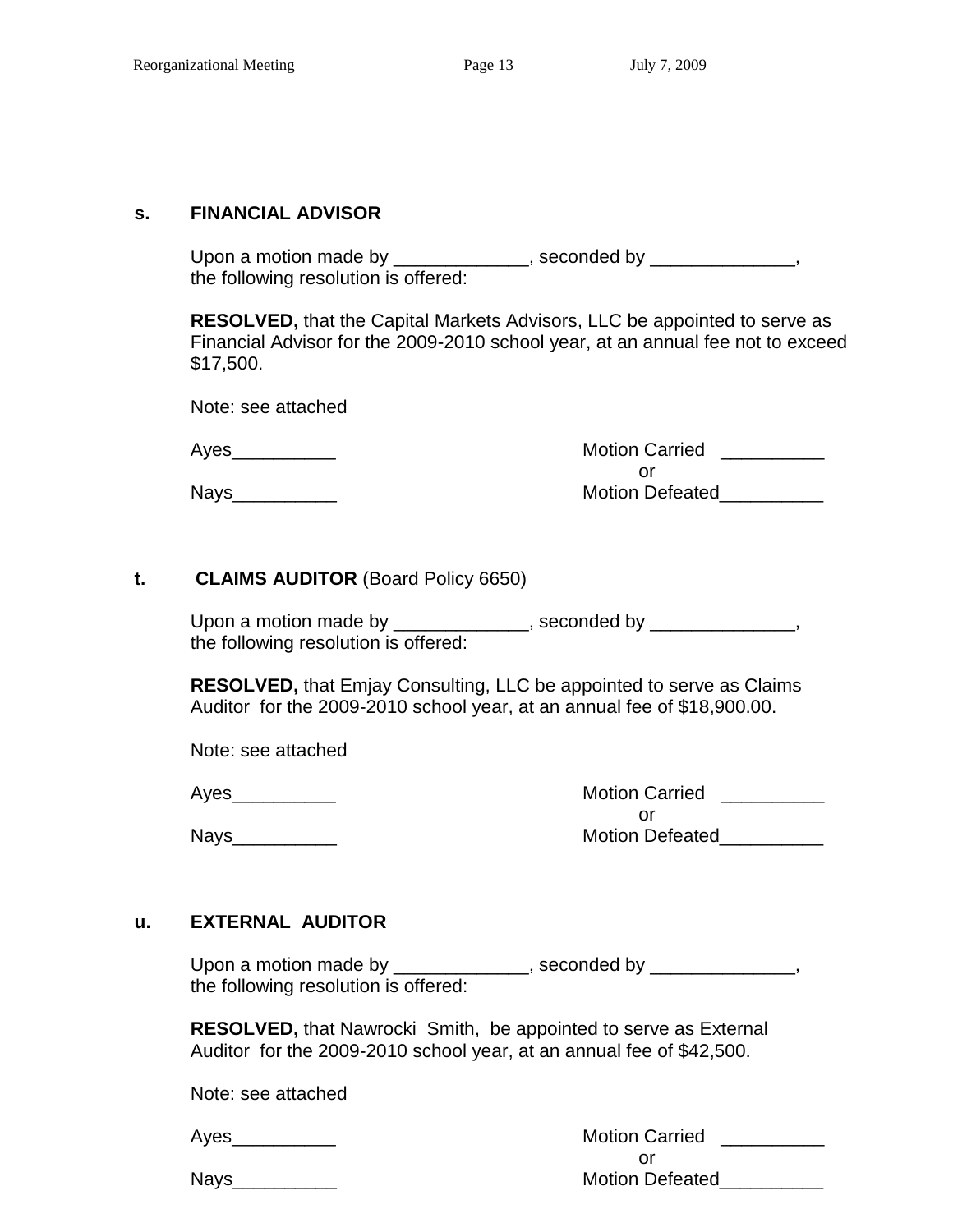#### **v. INTERNAL AUDITOR**

Upon a motion made by \_\_\_\_\_\_\_\_\_\_\_\_, seconded by \_\_\_\_\_\_\_\_\_\_\_\_, the following resolution is offered:

**RESOLVED,** that Coughlin, Foundotos, Cullen & Danowski, LLP, to continue to serve as Internal Auditor for the 2009-2010 school year, at an annual fee of \$17,000.

Note: see attached

Ayes\_\_\_\_\_\_\_\_\_\_ Motion Carried \_\_\_\_\_\_\_\_\_\_ or Nays\_\_\_\_\_\_\_\_\_\_ Motion Defeated\_\_\_\_\_\_\_\_\_\_

# **w. TRANSCRIPTION SERVICES**

Upon a motion made by \_\_\_\_\_\_\_\_\_\_\_\_\_, seconded by \_\_\_\_\_\_\_\_\_\_\_\_\_, the following resolution is offered:

**RESOLVED,** that the Board of Education, upon the recommendation of the Superintendent, continue the services provided by Suzanne Hand Associates for the purposes of transcribing Hearings for the District during the 2009-2010 school year as recommended by Board Counsel, Lamb and Barnosky, LLP.

| Ayes | <b>Motion Carried</b>  |
|------|------------------------|
|      |                        |
| Nays | <b>Motion Defeated</b> |

# **x. FACILITIES STIPEND**

Upon a motion made by \_\_\_\_\_\_\_\_\_\_\_\_\_, seconded by \_\_\_\_\_\_\_\_\_\_\_\_\_, the following resolution is offered:

**RESOLVED,** that the Board of Education, upon the recommendation of the Superintendent, approve Louise Santino to continue as Facilities Scheduler for the 2009-10 school year for a stipend of \$3,000.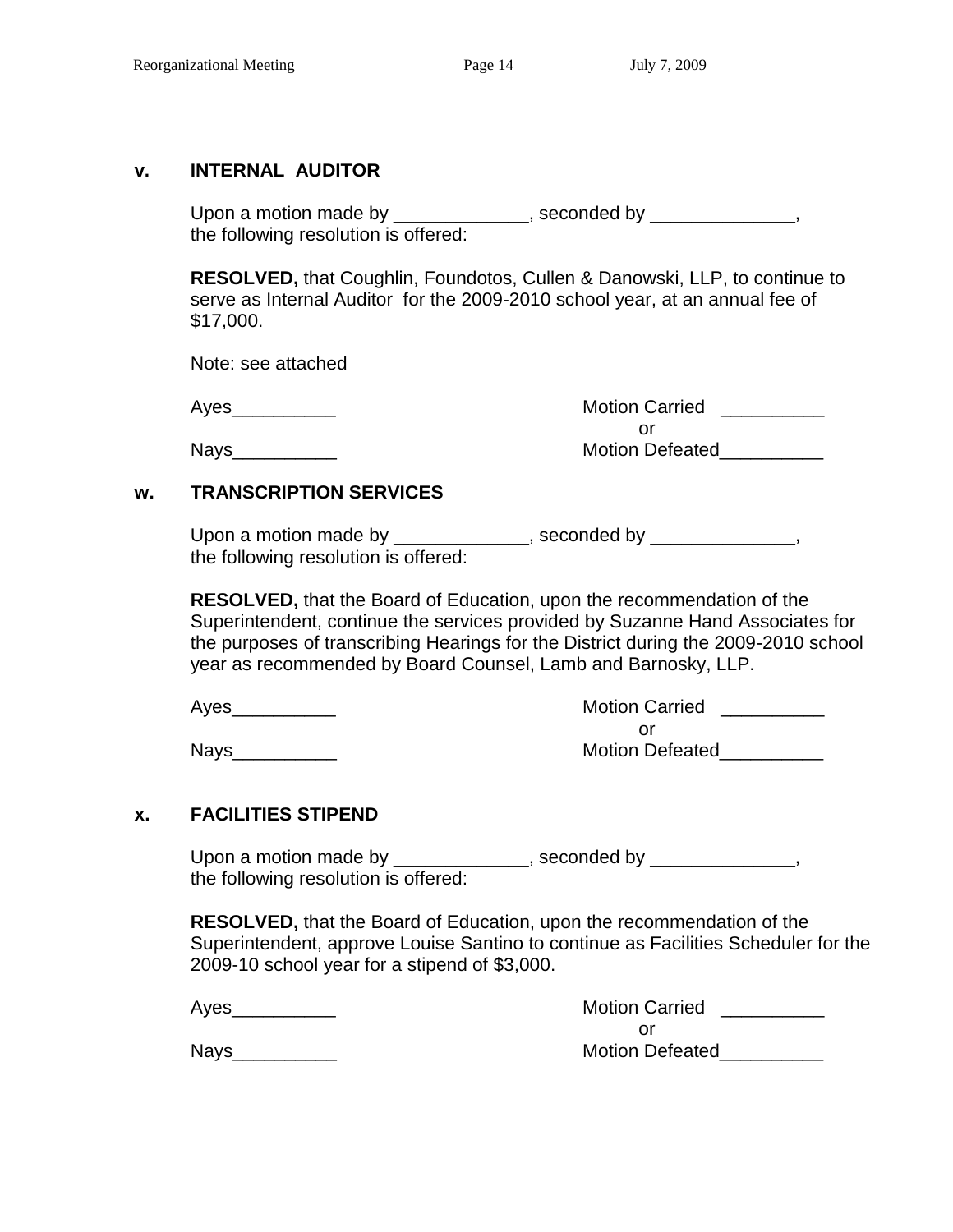#### **y. ARCHITECTS**

Upon a motion made by \_\_\_\_\_\_\_\_\_\_\_\_\_, seconded by \_\_\_\_\_\_\_\_\_\_\_\_\_\_, the following resolution is offered:

**RESOLVED,** that the Board of Education, upon the recommendation of the Superintendent, approve the firm of John A. Grillo Architects to continue as the District Architect in connection with capital projects on an as needed basis.

Note: See Attached

Ayes\_\_\_\_\_\_\_\_\_\_ Motion Carried \_\_\_\_\_\_\_\_\_\_ or Nays extending the contract of the Motion Defeated

# **z. THIRD PARTY ADMINISTRATOR**

Upon a motion made by \_\_\_\_\_\_\_\_\_\_\_\_\_, seconded by \_\_\_\_\_\_\_\_\_\_\_\_\_, the following resolution is offered:

**RESOLVED,** that the Board of Education, upon the recommendation of the Superintendent, approve the OMNI GROUP request to continue as Third Party Administrator for 403(b) Retirement Plan for the 2009-10 school year at a fee of \$18,290.

Note: See Attached

Ayes\_\_\_\_\_\_\_\_\_\_ Motion Carried \_\_\_\_\_\_\_\_\_\_ or Nays\_\_\_\_\_\_\_\_\_\_ Motion Defeated\_\_\_\_\_\_\_\_\_\_

#### **aa. CONTRACT SERVICES**

Upon a motion made by \_\_\_\_\_\_\_\_\_\_\_\_, seconded by \_\_\_\_\_\_\_\_\_\_\_\_, the following resolution is offered:

**RESOLVED,** that the Board of Education, upon the recommendation of the Superintendent, authorizes the Board President to execute the follow individual Service contracts for the 2009-10 school year.

| <b>VENDOR</b>            | <b>SERVICE</b>                        | FEE        |
|--------------------------|---------------------------------------|------------|
| MacroDigital Tech. Corp. | <b>Security System</b><br>Maintenance | \$7,000.00 |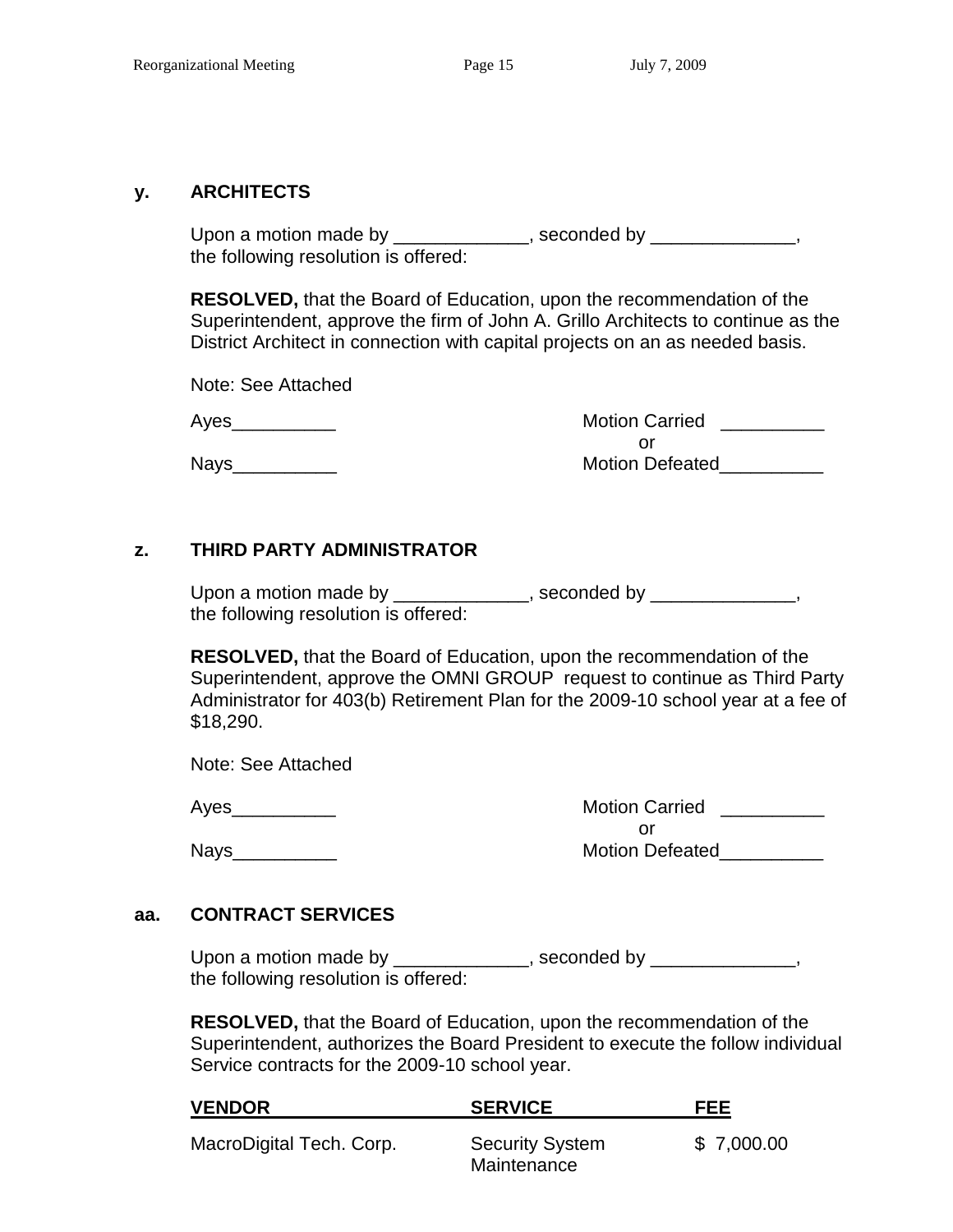| <b>Reorganizational Meeting</b><br>AssetWorks, Inc. | July 7, 2009<br>Page 16<br>Maint.of Database for<br>\$1,300.00<br>Inventory |
|-----------------------------------------------------|-----------------------------------------------------------------------------|
| <b>School Aid Specialists, LLC</b>                  | \$18,540.00<br><b>State Aid Consulting</b>                                  |
| <b>JEM Security</b>                                 | Monitoring Security Alarm \$ 9, 000.00<br>System                            |
| Ayes                                                | <b>Motion Carried</b>                                                       |
| <b>Nays</b>                                         | or<br><b>Motion Defeated</b>                                                |

#### **bb. ACCOUNTING CONSULTANT**

Upon a motion made by \_\_\_\_\_\_\_\_\_\_\_\_\_, seconded by \_\_\_\_\_\_\_\_\_\_\_\_\_, the following resolution is offered:

**RESOLVED,** that the Board of Education, upon the recommendation of the Superintendent, appoint Mr. Martin Del Gatto as Accounting Consultant for the 2009-10 school year for a stipend of \$5,000.

Note: See Attached

# Ayes **Axis Allen Arrives** Motion Carried **Axis Ayes** or Nays\_\_\_\_\_\_\_\_\_\_ Motion Defeated\_\_\_\_\_\_\_\_\_\_

#### **VIII. AUTHORIZATION**

#### **a. AUTHORIZATION FOR CHIEF SCHOOL OFFICER TO CERTIFY PAYROLLS** (Ed. Law 1720, 2523; Comm's. Reg. 170.2)

Upon a motion made by \_\_\_\_\_\_\_\_\_\_\_\_\_, seconded by \_\_\_\_\_\_\_\_\_\_\_\_\_\_, the following resolution is offered:

**RESOLVED,** that Richard Nathan, Chief School Officer, be hereby authorized to certify payrolls of the district for the 2009-2010 school year.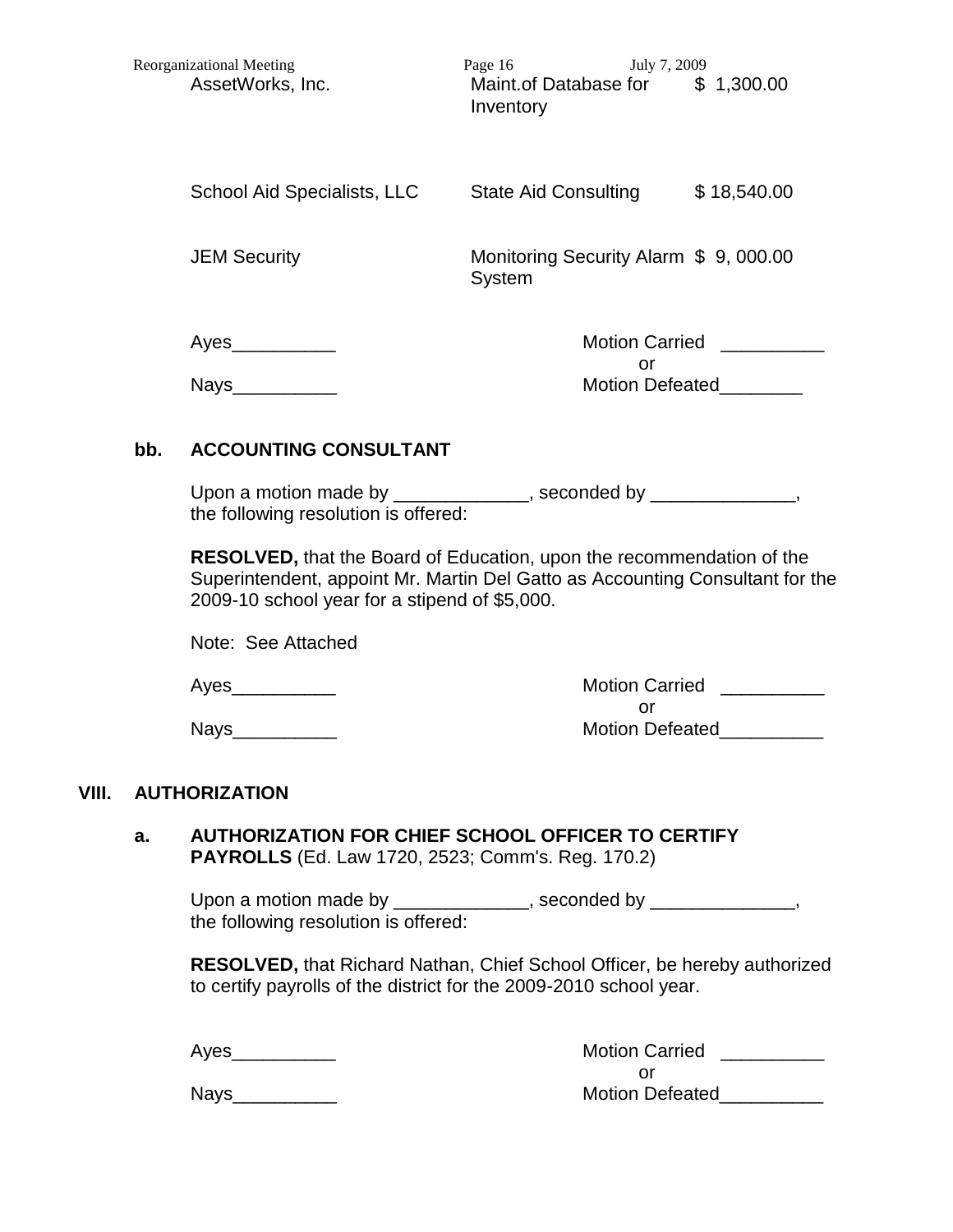# **b. AUTHORIZATION TO ACT AS SCHOOL PURCHASING AGENT**

(Comm's. Reg. 170.2)

Upon a motion made by \_\_\_\_\_\_\_\_\_\_\_\_\_, seconded by \_\_\_\_\_\_\_\_\_\_\_\_\_, the following resolution is offered:

**RESOLVED,** that Judith Calderale be authorized to act as the School Purchasing Agent for the 2009-2010 school year at an annual stipend of \$4,500.00 per year. (The stipend for 2006-2009 was \$4,500.00.) and Jacqueline A. Scrio to act as Deputy Purchasing Agent for the 2009-2010 school year.

| Ayes | <b>Motion Carried</b>  |
|------|------------------------|
|      |                        |
| Nays | <b>Motion Defeated</b> |

# **c. AUTHORIZATION TO APPROVE CONFERENCES, WORKSHOPS, ETC. REQUESTS** (General Municipal Law 77.b)

Upon a motion made by \_\_\_\_\_\_\_\_\_\_\_\_, seconded by \_\_\_\_\_\_\_\_\_\_\_\_, the following resolution is offered:

**RESOLVED,** that Richard Nathan, Superintendent of Schools or his designee, be authorized to approve all conferences, workshops, etc. requests for school district staff members for the 2009-2010 school year.

Ayes\_\_\_\_\_\_\_\_\_\_ Motion Carried \_\_\_\_\_\_\_\_\_\_ or Nays\_\_\_\_\_\_\_\_\_\_ Motion Defeated\_\_\_\_\_\_\_\_\_\_

#### **d. AUTHORIZATION TO ESTABLISH PETTY CASH FUNDS**  (Ed. Law 1709-29; Comm's. Reg. 170.4)

Upon a motion made by \_\_\_\_\_\_\_\_\_\_\_\_, seconded by \_\_\_\_\_\_\_\_\_\_\_\_, the following resolution is offered:

**RESOLVED,** that the Administration be authorized to establish petty cash funds for the 2009-2010 school year as follows:

Superintendent \$100.00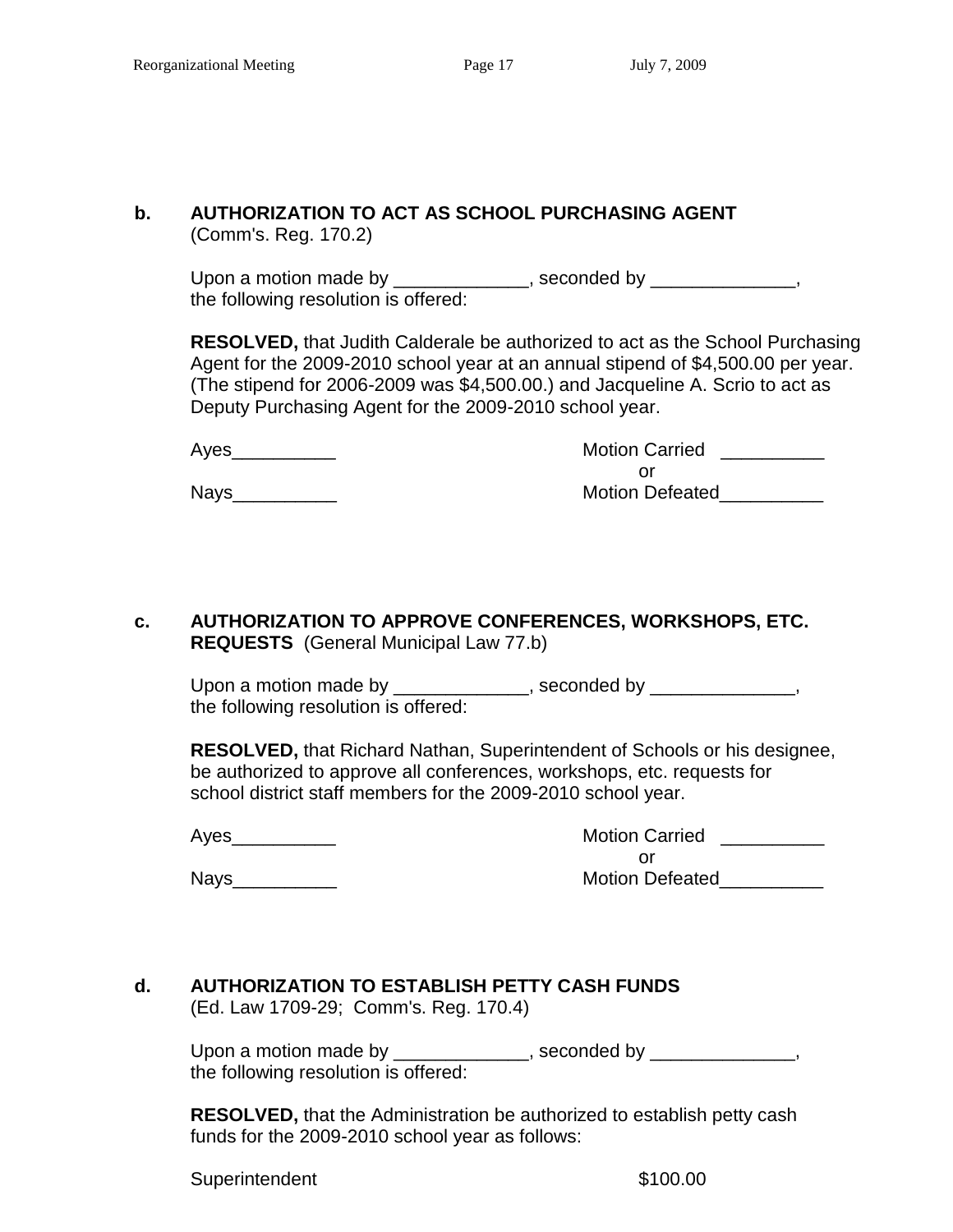| <b>Reorganizational Meeting</b>              | Page 18 | July 7, 2009           |  |
|----------------------------------------------|---------|------------------------|--|
| <b>Assistant Superintendent for Business</b> |         | 100.00                 |  |
| Senior High School Principal                 |         | 100.00                 |  |
| <b>Middle School Principal</b>               |         | 100.00                 |  |
|                                              |         |                        |  |
| Albany Avenue Principal                      |         | 75.00                  |  |
| <b>Alleghany Avenue Principal</b>            |         | 75.00                  |  |
| E. W. Bower Principal                        |         | 75.00                  |  |
| <b>Daniel Street Principal</b>               |         | 75.00                  |  |
| <b>Harding Avenue Principal</b>              |         | 75.00                  |  |
| Wm. Rall Principal                           |         | 75.00                  |  |
| <b>West Gates Principal</b>                  |         | 75.00                  |  |
| <b>Plant Facilities Administrator</b>        |         | 75.00                  |  |
| Ayes                                         |         | <b>Motion Carried</b>  |  |
|                                              |         | or                     |  |
| <b>Nays</b>                                  |         | <b>Motion Defeated</b> |  |
|                                              |         |                        |  |

#### **e. DESIGNATION OF AUTHORIZED SIGNATURES ON CHECKS**

(Ed. Law 1709-29; Comm's. Reg. 170.4)

| Upon a motion made by                | , seconded by |
|--------------------------------------|---------------|
| the following resolution is offered: |               |

**RESOLVED,** that Ms. Rosalia Seiter, Treasurer, be authorized to sign bank checks for the 2009-2010 school year, and that Mrs. Jacqueline A. Scrio, Assistant Superintendent for Business and Mr. Richard Nathan, Superintendent of Schools, be authorized to sign checks for the 2009-2010 school year in the absence of Ms. Seiter.

Ayes\_\_\_\_\_\_\_\_\_\_ Motion Carried \_\_\_\_\_\_\_\_\_\_ or Nays\_\_\_\_\_\_\_\_\_\_ Motion Defeated\_\_\_\_\_\_\_\_\_\_

# **f. AUTHORIZE CHIEF SCHOOL OFFICER TO APPROVE BUDGET TRANSFERS** (Ed. Law 1720, 2523)

Upon a motion made by \_\_\_\_\_\_\_\_\_\_\_\_\_, seconded by \_\_\_\_\_\_\_\_\_\_\_\_\_, the following resolution is offered:

**RESOLVED,** that the Chief School Officer, Richard Nathan, be authorized to approve budget transfers up to a maximum of \$5,000 during the 2009-2010 school year. A written notice of such transfers will be sent to the Board of Education.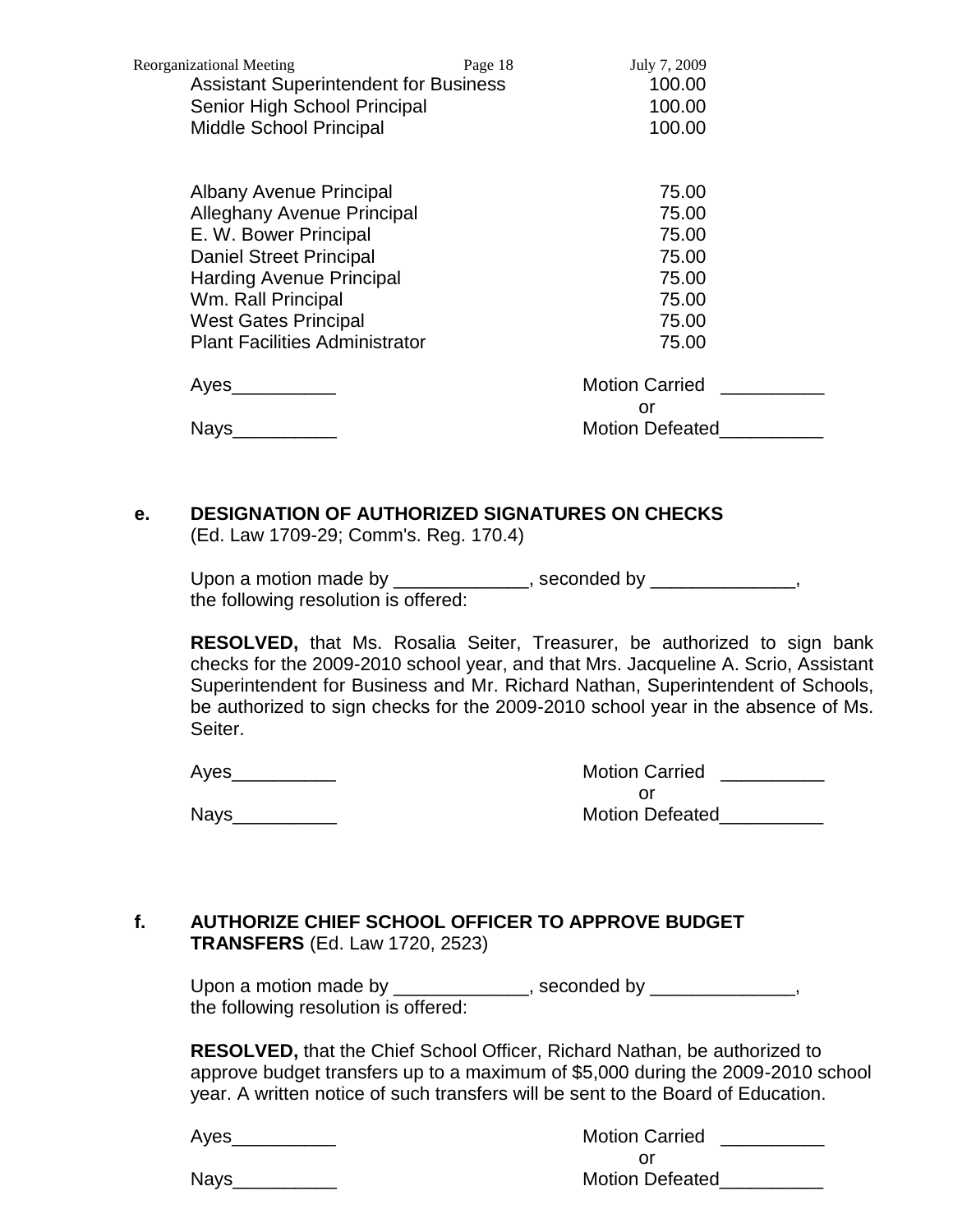# **g. AUTHORIZATION FOR TAX RECEIVER TO INVEST SCHOOL TAX COLLECTIONS** (Ed. Law 1723 (a))

Upon a motion made by \_\_\_\_\_\_\_\_\_\_\_\_, seconded by \_\_\_\_\_\_\_\_\_\_\_\_, the following resolution is offered:

**WHEREAS,** the Comptroller of the State of New York has issued an opinion that provides for school district tax monies paid to a tax receiver to be placed within interest bearing accounts until such monies are paid over to the treasurer or other fiscal officer of the school district, and

**WHEREAS,** the Suffolk County Tax Act, General Municipal Law S11 and Education Law S1604a and S1723a currently permit school district tax monies to be deposited into interest bearing accounts when authorized by the local Board of Education, and

**WHEREAS,** there is a delay in the payment of such funds from the time of their collection until payment over to the local school districts, and

**WHEREAS,** the interest on funds collected for school district taxes shall accrue to the local school district,

**BE IT HEREBY RESOLVED** that the Babylon Town Tax receiver and the Babylon Town Supervisor be authorized to place the Lindenhurst School District tax monies into interest bearing accounts until such funds are payable to the local school district with the accrued interest on school tax funds thereon being paid to the Lindenhurst School District. (See Attached)

Ayes\_\_\_\_\_\_\_\_\_

| <b>Motion Carried</b>  |  |
|------------------------|--|
| Ωr                     |  |
| <b>Motion Defeated</b> |  |

 $N$ ays $\Box$ 

# **h. AUTHORIZATION TO INVEST DISTRICT FUNDS** (Ed. Law 1723 (a))

Upon a motion made by \_\_\_\_\_\_\_\_\_\_\_\_\_, seconded by \_\_\_\_\_\_\_\_\_\_\_\_\_, the following resolution is offered:

**RESOLVED,** that the Assistant Superintendent for Business be authorized to invest district funds for the 2009-2010 school year in accordance with the applicable state laws - Ed. Law 1723 (a).

Ayes\_\_\_\_\_\_\_\_\_\_ Motion Carried \_\_\_\_\_\_\_\_\_\_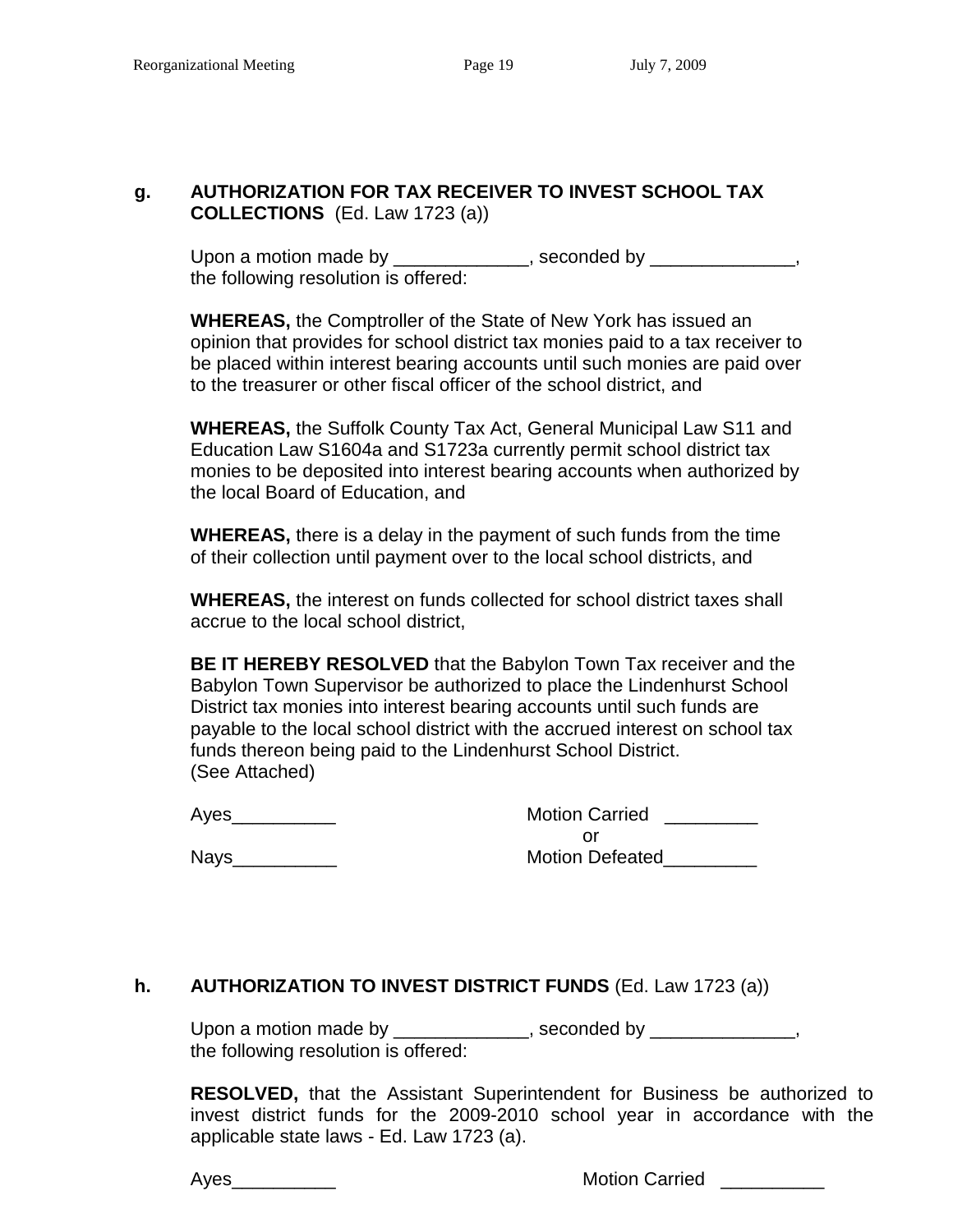#### **i. AUTHORIZATION FOR VICE-PRESIDENT TO EXERCISE DUTIES OF PRESIDENT IN THE EVENT OF ABSENCE OR DISABILITY**

Upon a motion made by \_\_\_\_\_\_\_\_\_\_\_\_\_, seconded by \_\_\_\_\_\_\_\_\_\_\_\_\_, the following resolution is offered:

**RESOLVED,** that the Vice-President is authorized to exercise the duties of the President in the event of absence or disability of the President of the Board of Education.

| Ayes | <b>Motion Carried</b>  |
|------|------------------------|
|      |                        |
| Nays | <b>Motion Defeated</b> |

# **IX. OTHER ITEMS**

#### **a. READOPTION OF BOARD POLICIES AND CODE OF ETHICS** (Ed. Law 1709, 2503)

Upon a motion made by \_\_\_\_\_\_\_\_\_\_\_\_\_, seconded by \_\_\_\_\_\_\_\_\_\_\_\_\_, the following resolution is offered:

**RESOLVED,** that the Board of Education readopt all of the policies in the District Policy Manual, including the Code of Ethics, for the 2009-2010 school year.

Ayes\_\_\_\_\_\_\_\_\_\_\_\_\_

 $Nays$  and  $Nays$  and  $Naps$  are  $Naps$  and  $Naps$  are  $Naps$  and  $Naps$  are  $Naps$  and  $Naps$  are  $Naps$  and  $Naps$  are  $Naps$  and  $Naps$  are  $Naps$  and  $Naps$  are  $Naps$  and  $Naps$  are  $Naps$  and  $Naps$  and  $Naps$  are  $Naps$  and  $Naps$  and  $Naps$  are  $Naps$  and  $Naps$ 

| <b>Motion Carried</b>  |  |
|------------------------|--|
| Ωr                     |  |
| <b>Motion Defeated</b> |  |

# **b. ESTABLISH MILEAGE REIMBURSEMENT RATE**

(Ed. Law 2118)

Upon a motion made by \_\_\_\_\_\_\_\_\_\_\_\_, seconded by \_\_\_\_\_\_\_\_\_\_\_\_, the following resolution is offered:

**RESOLVED,** that the Board of Education establish the mileage rate for reimbursement to school district employees for mileage used while conducting school business, at the IRS rate for the 2009-2010 school year.

| д<br>ם |
|--------|
|--------|

Motion Carried **Lation** or Nays extending the contract of the Motion Defeated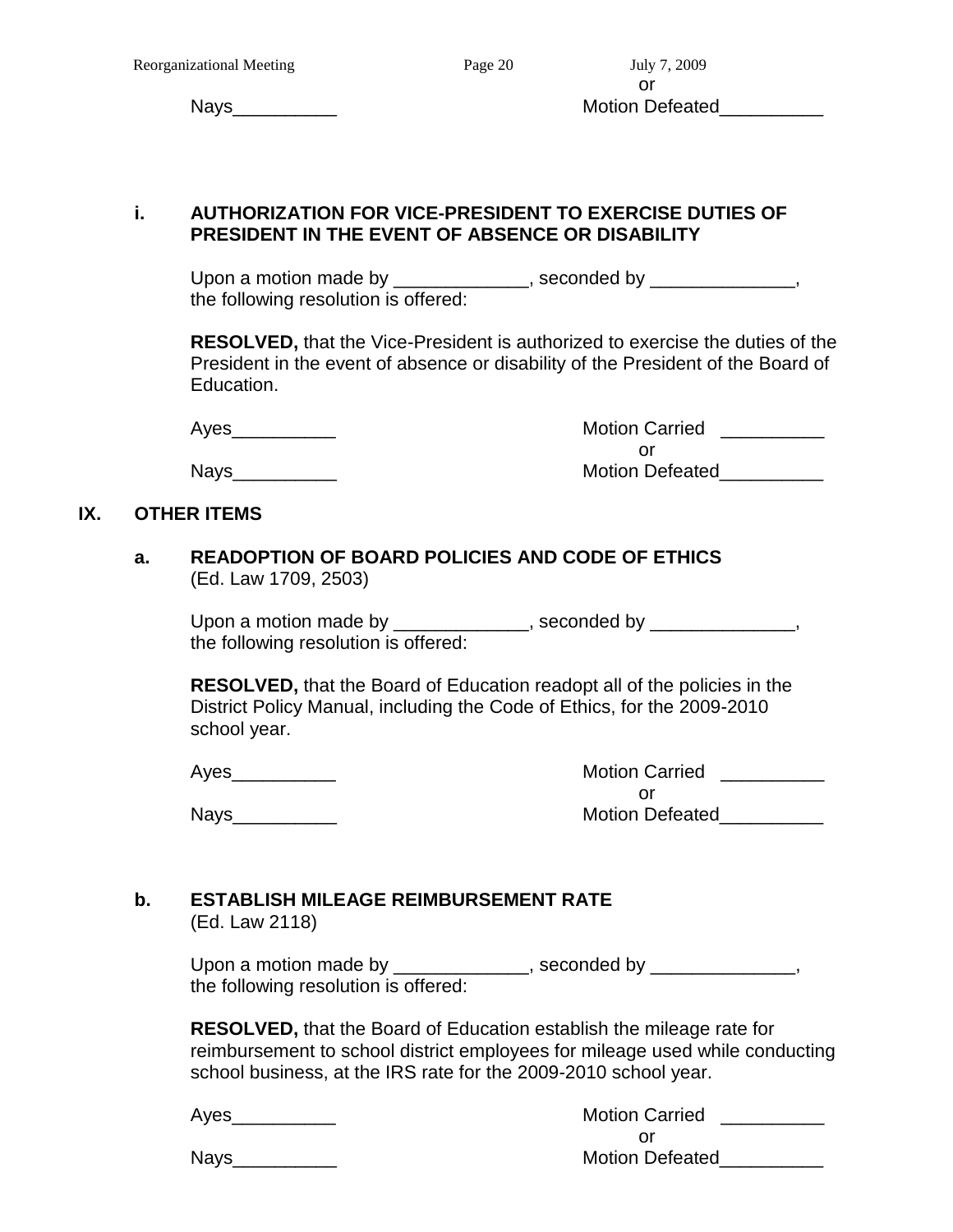#### **c. PER DIEM MEAL ALLOWANCES**

Upon a motion made by \_\_\_\_\_\_\_\_\_\_\_\_, seconded by \_\_\_\_\_\_\_\_\_\_\_\_, the following resolution is offered:

**RESOLVED,** that the Board of Education establish the per diem meal allowance for the Lindenhurst School District in accordance with Chapter 31 of the Laws of 1991 as follows:

Maximum Cost of \$62.50 per day, or reimbursement of actual costs if less.

Allowance for each meal shall be in accordance with the following schedule:

| Dinner: \$35.00 | Lunch: \$17.50 | Breakfast: \$10.00     |
|-----------------|----------------|------------------------|
| Ayes_           |                | <b>Motion Carried</b>  |
|                 |                |                        |
| Nays            |                | <b>Motion Defeated</b> |
|                 |                |                        |

#### **d. OPTION TO HAVE A REGULAR BUSINESS MEETING AFTER THE ANNUAL REORGANIZATIONAL MEETING**

Upon a motion made by \_\_\_\_\_\_\_\_\_\_\_\_, seconded by \_\_\_\_\_\_\_\_\_\_\_\_, the following resolution is offered:

**RESOLVED,** that the Board of Education may conduct a regular business meeting at the conclusion of the annual reorganization meeting.

Ayes\_\_\_\_\_\_\_\_\_

 $N$ ays $\Box$ 

| <b>Motion Carried</b>  |  |  |
|------------------------|--|--|
| Ωr                     |  |  |
| <b>Motion Defeated</b> |  |  |

#### **e. APPOINTMENT OF VOTING DELEGATE AND ALTERNATE TO NYSSBA ANNUAL MEETING, October 15 -18, 2009 In New York City.**

Upon a motion made by \_\_\_\_\_\_\_\_\_\_\_\_\_, seconded by \_\_\_\_\_\_\_\_\_\_\_\_\_, the following resolution is offered:

**RESOLVED,** that the Board of Education appoint a Voting Delegate and Alternate to represent them at the New York State School Boards Association's annual meeting in New York, New York. October 15 – 18, 2009.

| Ayes | <b>Motion Carried</b>  |
|------|------------------------|
|      |                        |
| Nays | <b>Motion Defeated</b> |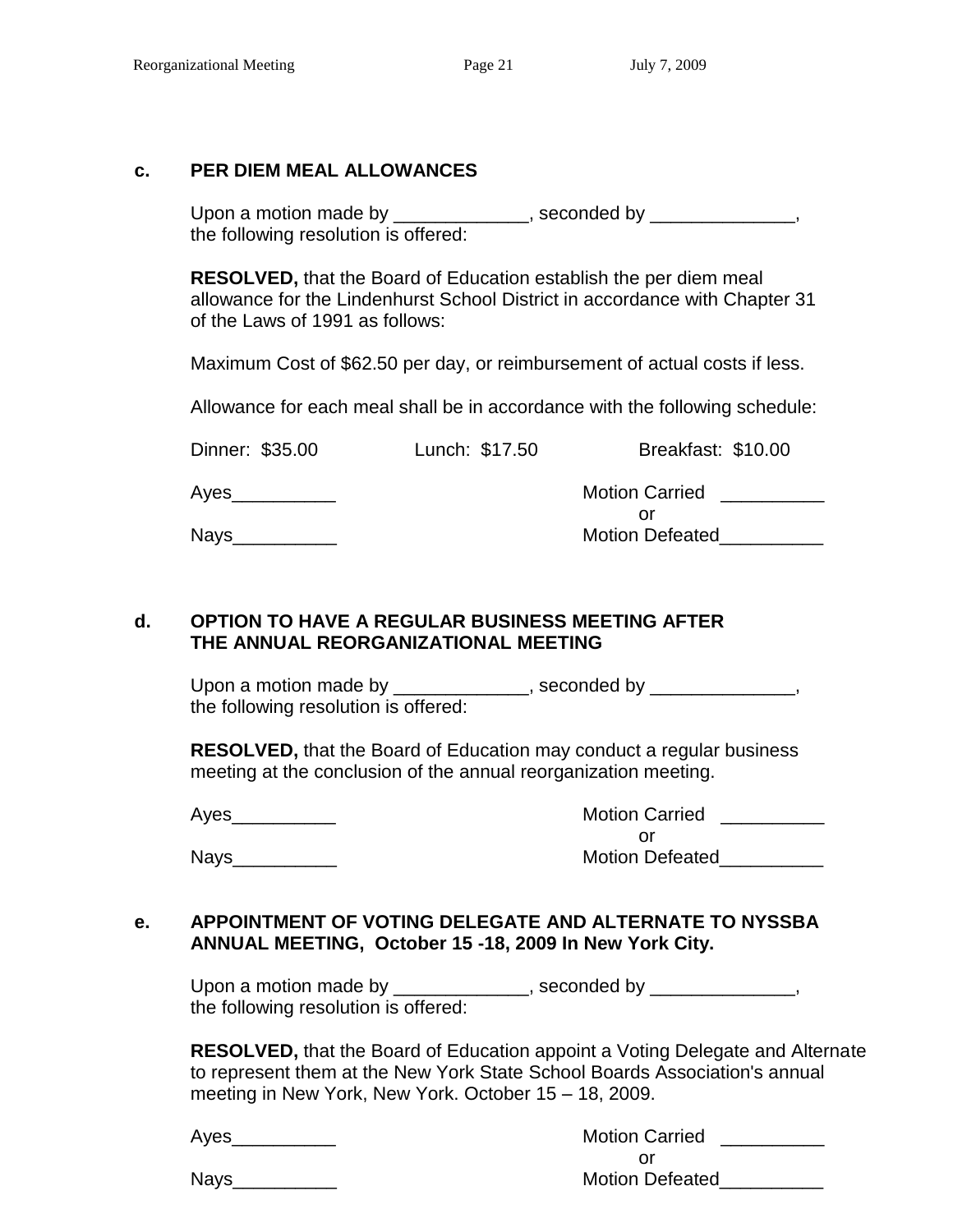#### **f. ADOPTION OF APPROVED RELIGIOUS HOLIDAYS FOR 2009-2010 SCHOOL YEAR**

Upon a motion made by \_\_\_\_\_\_\_\_\_\_\_\_\_, seconded by \_\_\_\_\_\_\_\_\_\_\_\_\_, the following resolution is offered:

**RESOLVED,** that the Board of Education adopt the days of religious observance recognized by the Commissioner of Education for the 2009-2010 school year as listed in schedule D. No. 8 of this agenda, and to empower the administration to utilize the attendance correction technique on such of the days as may actually benefit the district.

Note: See enclosed schedule D No. 8

| Ayes        | <b>Motion Carried</b>  |
|-------------|------------------------|
|             |                        |
| <b>Nays</b> | <b>Motion Defeated</b> |

# **g. CELL PHONES**

Upon a motion made by \_\_\_\_\_\_\_\_\_\_\_\_, seconded by \_\_\_\_\_\_\_\_\_\_\_\_, the following resolution is offered:

The district has recognized in Board of Education Policy No. 7110 the requirement of specific District employees to carry cellular telephones. Job titles requiring cellular telephones are determined by the Superintendent and reported to the Board as follows: (see attached)

Richard Nathan Verizon

Ayes\_\_\_\_\_\_\_\_\_\_ Motion Carried \_\_\_\_\_\_\_\_\_\_ or Nays extending the contract of the Motion Defeated

# **h. CREDIT CARDS**

Upon a motion made by \_\_\_\_\_\_\_\_\_\_\_\_\_, seconded by \_\_\_\_\_\_\_\_\_\_\_\_\_, the following resolution is offered:

**Whereas** the Lindenhurst Board of Education desires to obtain financial accommodations from Chase Bank USA. N.A. pursuant to the use of a number of business card account numbers, the related accounts and cards bearing such account numbers (collectively, the "Cards"); and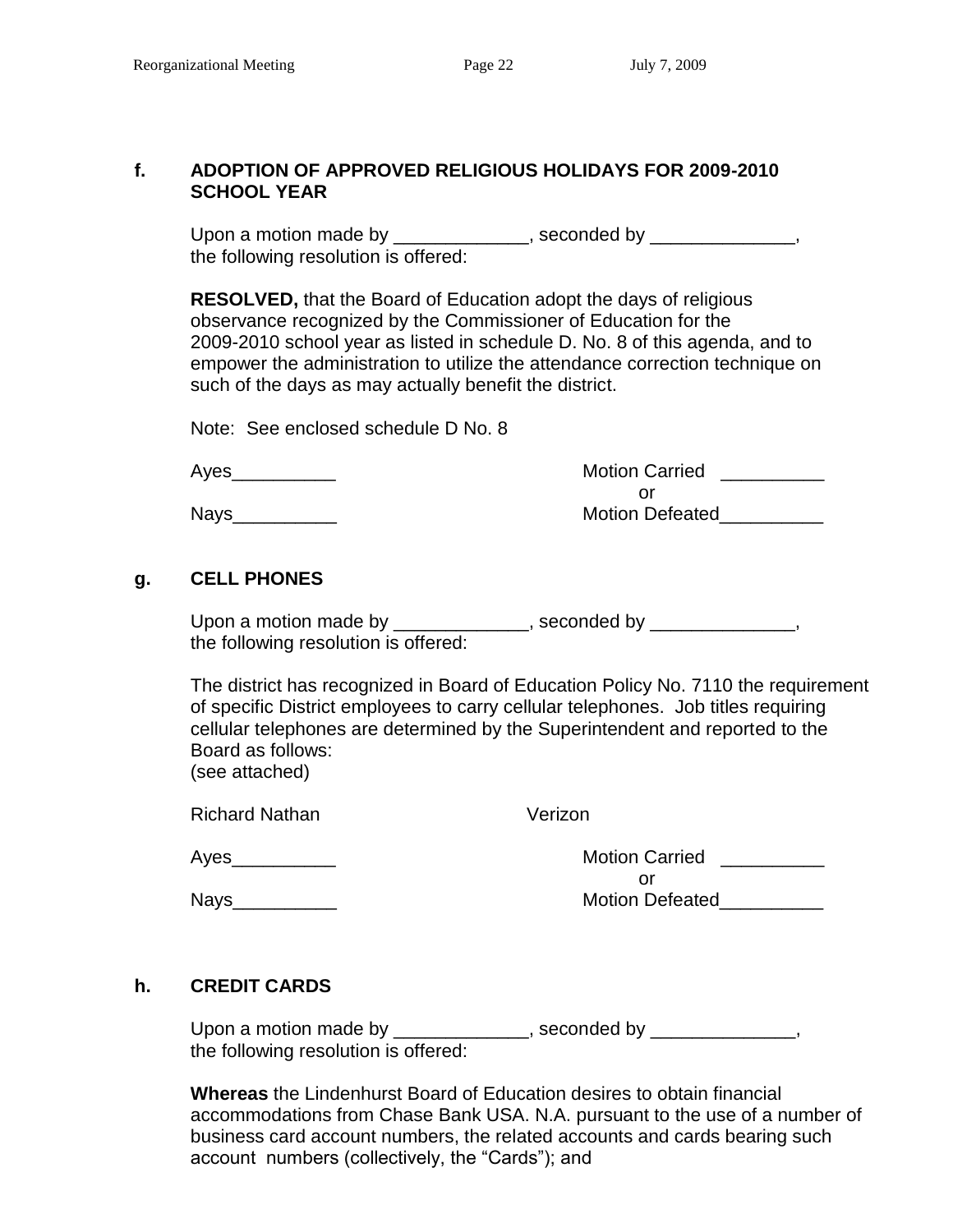**Whereas**, the District intends to authorize its employees and agents to use such Cards for and in connection with District business on behalf of the District; and

**Whereas,** the Bank will not issue such Cards, unless the District agrees to obligate itself for the prompt payment of credit extended pursuant to the use of such Cards, including credit extended pursuant to the use of a Card for either purchases or cash advance transactions, whether such use or indebtedness was authorized or unauthorized by the District.

**NOW, THEREFORE**, be it resolved that the District shall apply to the Bank for the issuance of Cards in the names of such employees and agents of the District as may be designated to the Bank;

**BE IT FURTHER RESOLVED** that the Treasurer of the District, and the Assistant Superintendent for Business are hereby authorized, directed and empowered, in the name of the District, to execute a Business Card Agreement in the form approved by such individual and take such actions as are contemplated thereby;

**BE IT FURTHER RESOLVED** that the Bank is authorized to act upon these resolutions until written notice of their revocation is delivered to the Bank.

Note: See Attached

Ayes\_\_\_\_\_\_\_\_\_\_ Motion Carried \_\_\_\_\_\_\_\_\_\_ or Nays\_\_\_\_\_\_\_\_\_\_ Motion Defeated\_\_\_\_\_\_\_\_\_\_

# **h. CREDIT CARDS DISTRIBUTION**

Upon a motion made by \_\_\_\_\_\_\_\_\_\_\_\_\_, seconded by \_\_\_\_\_\_\_\_\_\_\_\_\_, the following resolution is offered:

The District has recognized in Board of Education Policy No. 7111 that specific District employees will be issued a District credit card to assist with their job responsibilities. Job titles that are issued a District credit card will be determined by the Superintendent and reported to the Board of Education. Credit cards currently assigned are as follows:

Richard Nathan Chase Credit Card

Buildings & Grounds (25) Hess Gas Credit Card (one for each district vehicle)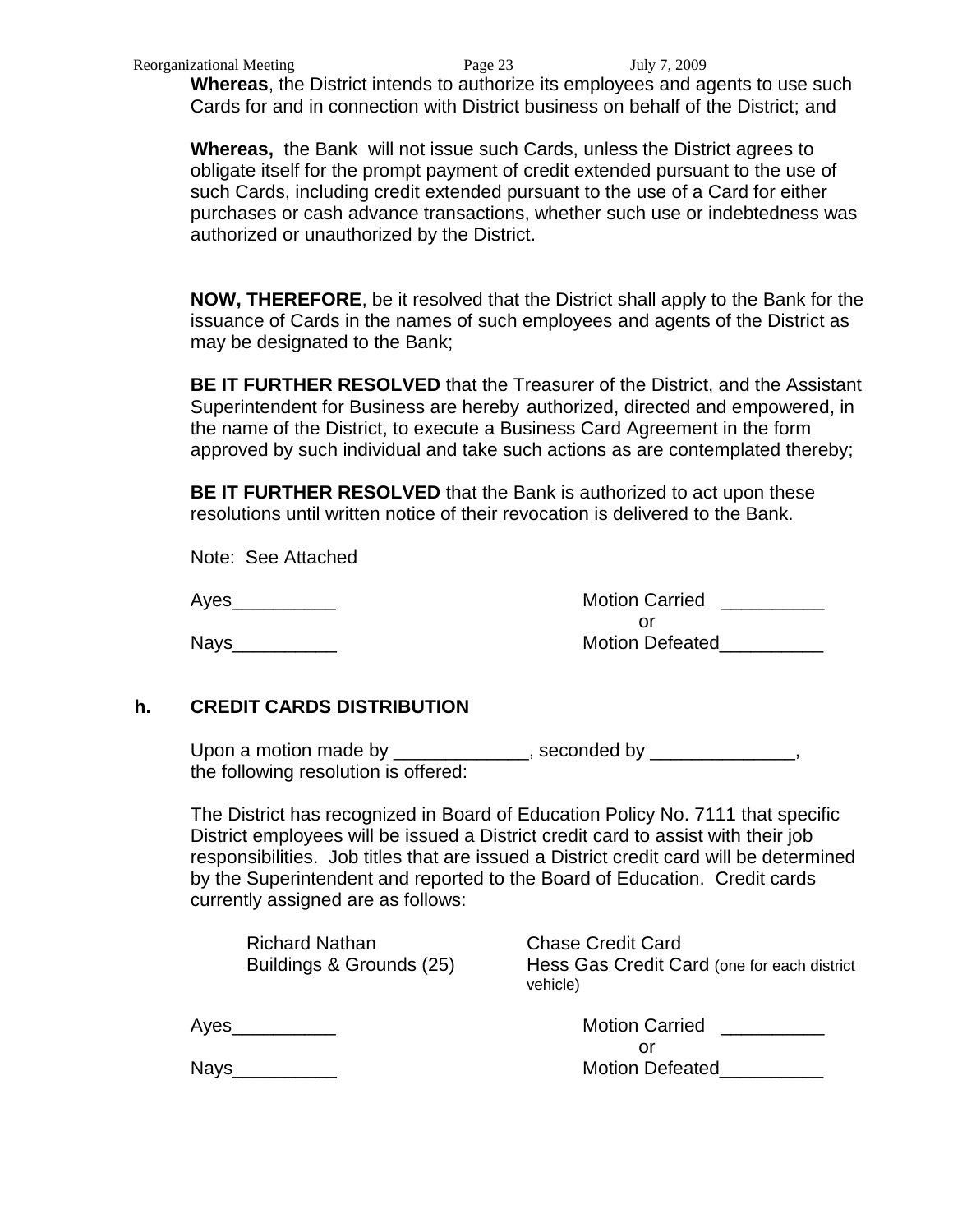# **j. FEE SCHEDULE**

Upon a motion made by \_\_\_\_\_\_\_\_\_\_\_\_, seconded by \_\_\_\_\_\_\_\_\_\_\_\_, the following resolution is offered:

RESOLVED that the Board of Education, upon the recommendation of the Superintendent, adopt a fee schedule for use of district facilities for the 2009-10 school year, as per attached.

Note: See Attached

Ayes **Axes** Ayes **Axes** Ayes **Axes** Assembly Motion Carried **Axes** Ayes **Axes** Ayes **Axes** Ayes **Axes** Ayes **Axes** Ayes **Ayes Ayes Ayes Ayes Ayes Ayes Ayes Ayes Ayes Ayes Ayes Ayes Ayes Ayes Aye** or Nays\_\_\_\_\_\_\_\_\_\_ Motion Defeated\_\_\_\_\_\_\_\_\_\_

# **X. ENCLOSURES**

*Suggested Board Meeting Dates Schedule D, No. 1 Pupil Personnel Services (Physicians) Recommendation for School Dentist Schedule D, No. 2, Recommendation for Impartial Hearing Officer and list of Impartial Hearing Officers Schedule D, No. 3, Recommendation for Surrogate Parents Schedule D, No. 4 Committee on Special Education Schedule D, No. 5 Committee on Pre-School Education Schedule D, No. 6 Section 504 Compliance Officer Schedule D, No. 7 Title IX Compliance Officer Schedule D, No. 8 Days of Religious Observance Fee Schedule*

# *ADDITIONAL ENCLOSURES*

*Letter from Eugene Barnosky, Lamb & Barnosky, LLP, Re: School Attorney Letter from Hawkins, Delafield & Wood, Re: Bond Counsel Letter from Integra, Re: E-Rate Processing Letter from Captial Markets Advisors, Re: Financial Advisory Services Letter from Emkay Consulting, LLC, Re: Internal Claims Auditor Letter from Nawrocki Smith, LLC, Re:External Auditor Letter from Coughlin Foundotos Cullen & Danowski, LLP: Internal Auditors Letter from John A. Grillo Re: Architectural Services Letter from The Omni Group, Re: Third Party Administrator Letter from Martin DelGatto Re: Accounting Counsultant Chase Bank: Certificate of Resolutions*